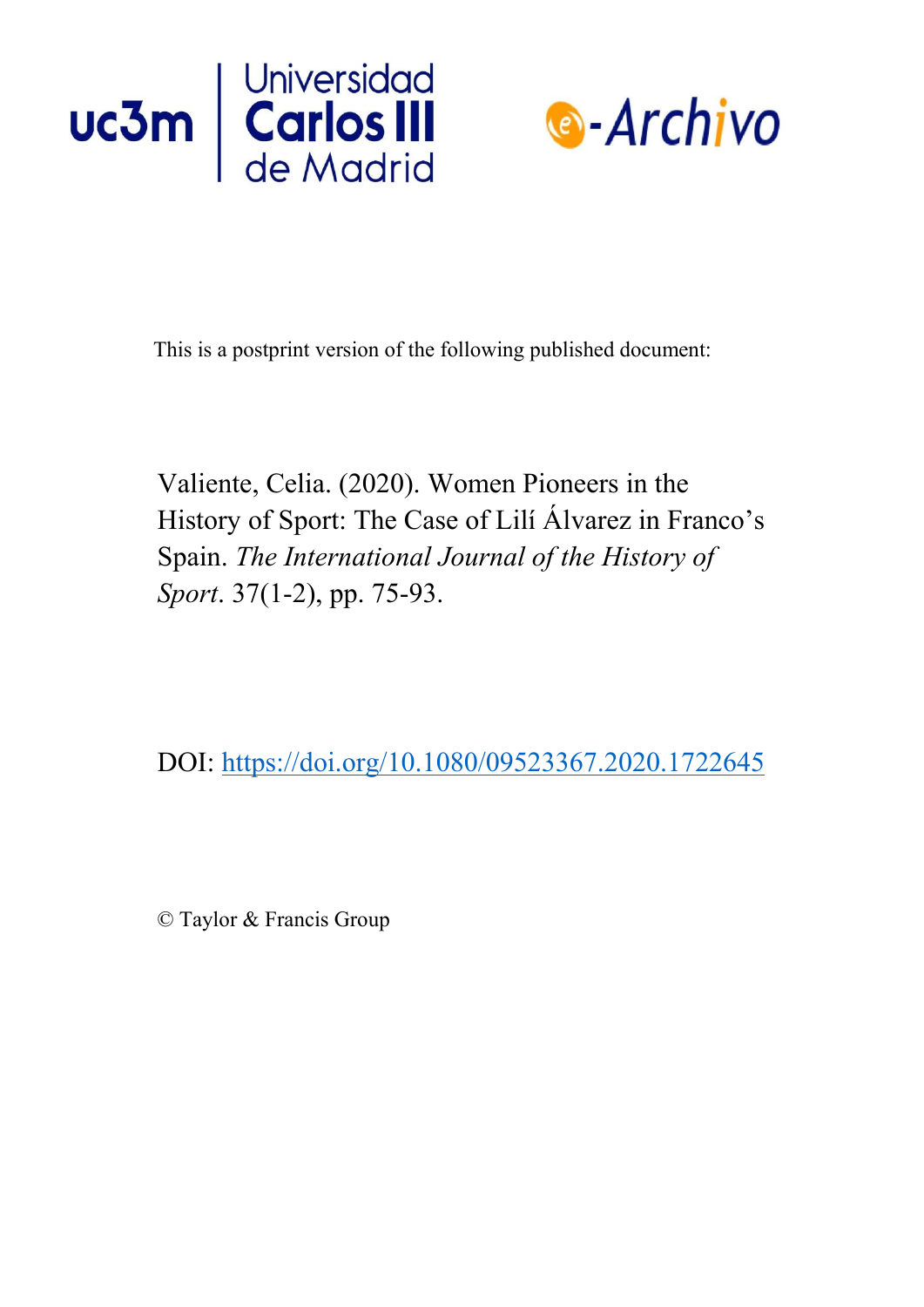## Women Pioneers in the History of Sport: The Case of Lilí Álvarez in Franco's Spain

Celia Valiente; Department of Social Sciences; Universidad Carlos III de Madrid; Calle Madrid 135; 28903 Getafe; Madrid; Spain; celia.valiente@uc3m.es

### Abstract:

This article explores the historical role played by female pioneers of elite sport by studying the singular case of Lilí Álvarez (1905-1998). Álvarez was a high-profile Spanish female athlete with an outstanding career characterized by remarkable achievements in various sports, including being singles finalist in Wimbledon for three consecutive years (1926-1928). In Franco's Spain, Álvarez contributed to the promotion of sports by publishing articles and delivering public lectures on sporting topics. In her published pieces and public talks, Álvarez tried to convince Spaniards of both sexes to exercise, however minimally. Álvarez also disseminated knowledge about sports other than soccer, the national sport. Thus, Álvarez contributed not only to the development of women's sport but also of sports in general. An analysis of Álvarez's case reveals much related to the role of elite female pioneers and their contribution to the history of sport across countries.

Key words: Lilí Álvarez; Spain; Franco; sport; gender

What is the role of women pioneers in the history of sport? More concretely, in what ways, if any, have these female pioneers contributed to the promotion of sporting activities? To address these questions, published documents and secondary sources are analyzed regarding the case study of Lilí Álvarez of Spain (1905-1998).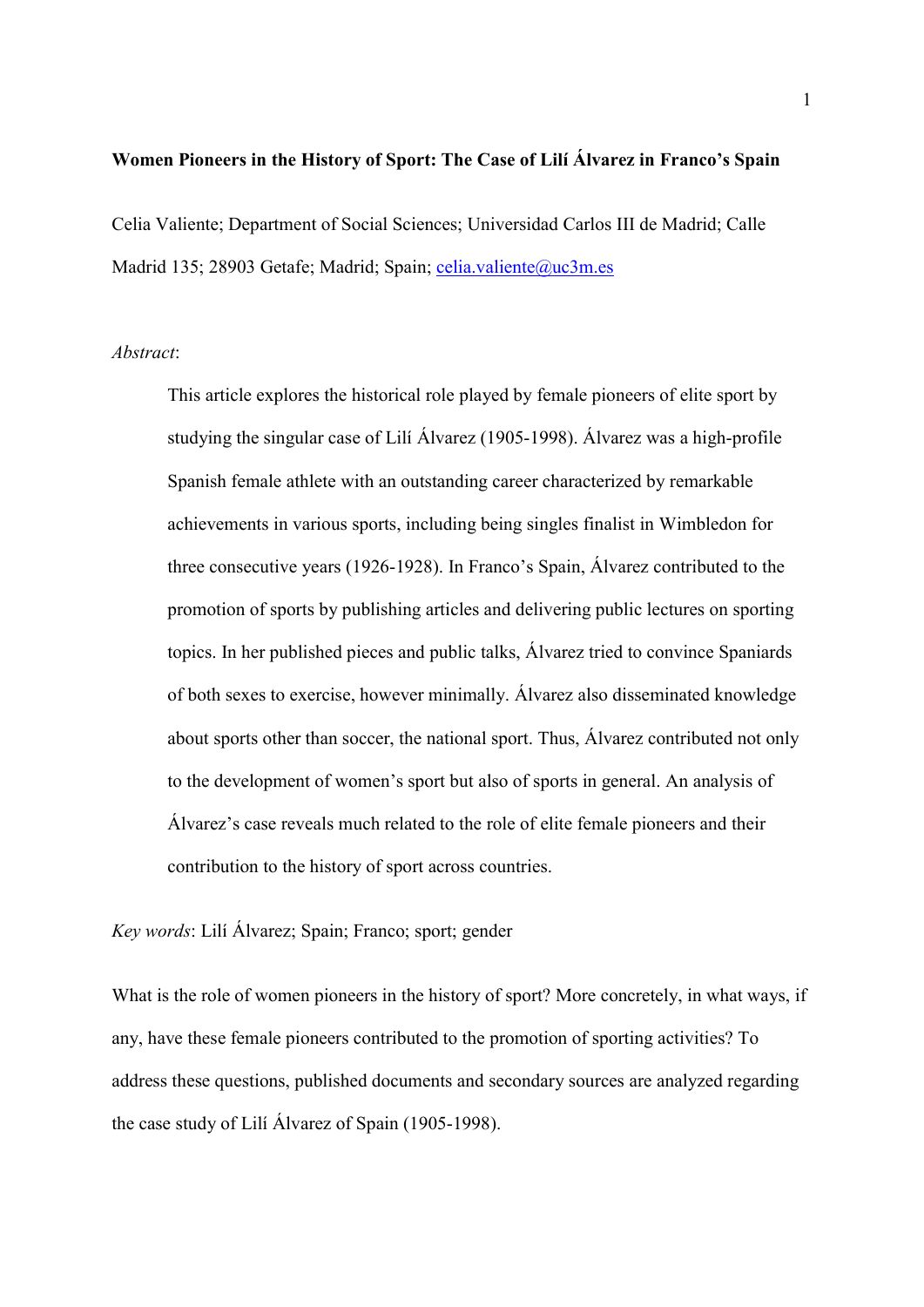Álvarez was a solid all-round athlete, competing at the highest levels in both tennis and skiing. As a female pioneer in Franco's Spain, she also became a public intellectual writing and lecturing on sports, among other topics. She popularized knowledge and debates about sports other than the national sport of soccer such as tennis and skiing, exhorted Spaniards of both sexes – but particularly women – to exercise, and commented on international tournaments of the time. The role of female authors, of non-fiction, has been analyzed by historiography only recently,  $\lambda$  and has been less studied than other roles, including those of sport instructors or role models for the next generation of sporting females. By being an author on sport issues, Álvarez fostered knowledge and practice of sport in a political context that was a dictatorship, in a country (Spain) with a minimal history of sport practice, and in a society dominated by the Catholic Church where women's sport was strongly opposed.

Historian Nancy Struna convincingly argued that feminist historiography should not only attempt to add the study of women's sport to a mainstream history of sport, but also to consider how mainstream sport history is modified thanks to the analysis of women's sport.<sup>2</sup> Applying this proposition to Álvarez's legacy to the history of Spanish sport means analyzing in depth Álvarez's efforts to promote sport in general, and not only women's sport in particular. Álvarez advocated for sport as part of Spain's 'modernization' and integration into a modern global sport culture. She understood sport heroes as modern celebrities, and fashioned herself as a modern sport celebrity, which allowed her to have an impact on the history of sport as a whole.

Drawing on data chiefly from bibliographies and Spanish newspaper articles – principally but not exclusively ABC and La Vanguardia – the main aim of this article is to examine the role played by  $\acute{A}$ lvarez in the history of women's sport,<sup>3</sup> and to answer the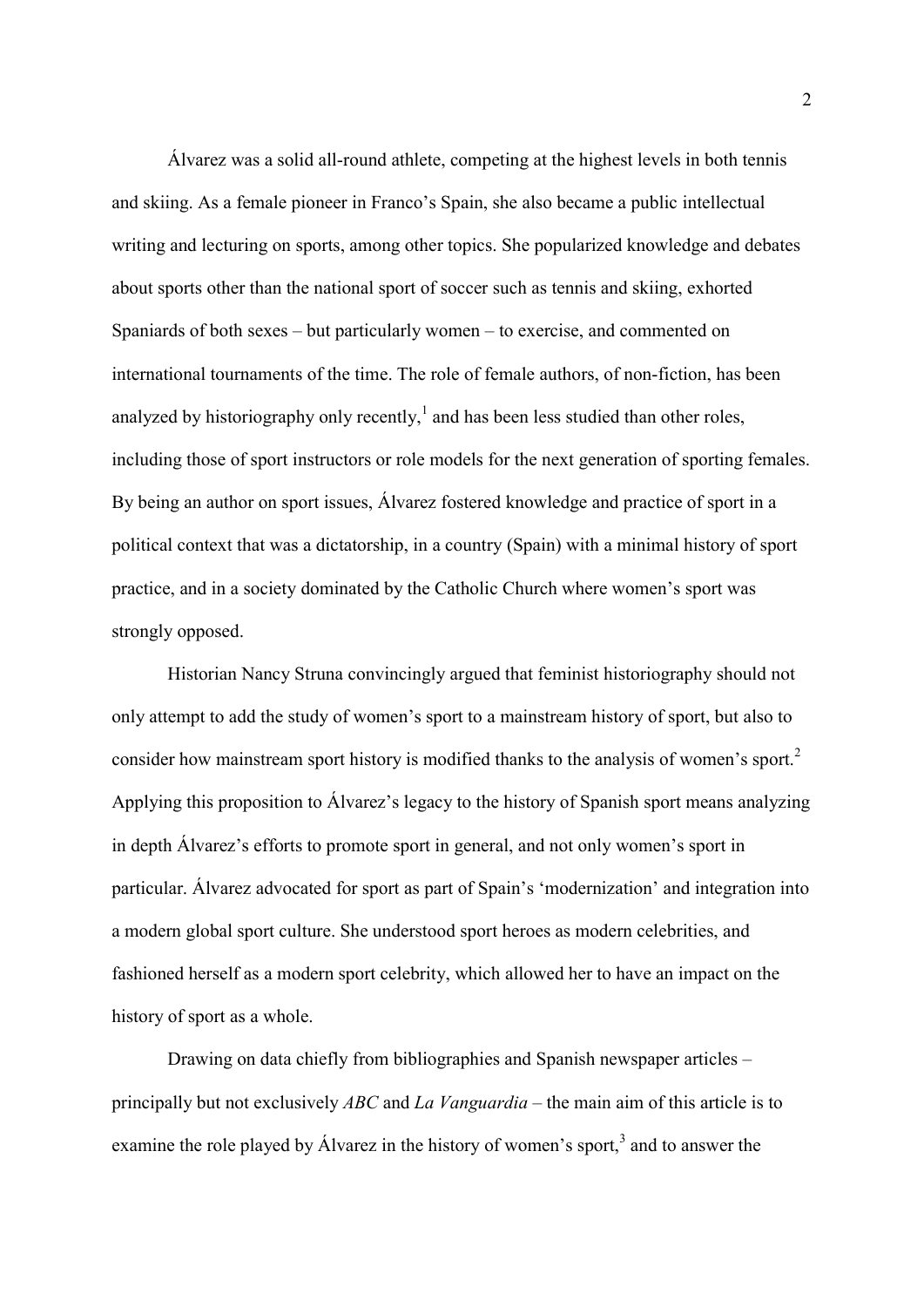following questions: What role did Álvarez play in the history of sport in Franco's Spain? And what can the case of Álvarez reveal about the contribution of female pioneers of elite sport to the promotion of sporting activities across countries? The first section of this article reviews current knowledge on high-profile female sporting pioneers, before providing a rationale for examining the case of Lilí Álvarez. Álvarez's efforts to encourage sport in general and women's sport in particular are then explored, before discussing her overall influence as a female sporting pioneer during Franco's Spain.

### Lilí Álvarez: A Pioneer of Women's Sport in Franco's Spain

In all countries in contemporary times, men's sports developed considerably earlier than women's sports. Numerous barriers against women's sport existed including plain prohibition and public and social denigration of sporting females. In spite of these and other obstacles to women's physical exercise, in the nineteenth and twentieth centuries, some women managed to play sports and even achieved national and international victories and records. Initially, there were very few highly-ranked female athletes, and thus studies on them are often based on single cases.<sup>4</sup> The experiences of these women pioneers are not necessarily 'representative' of other cases but rather 'personal, unique, and telling', according to historian Carly Adams.<sup>5</sup>

An important question posed by historians about these first high-profile women athletes was how they were able to excel in sport. Very often (but not always) these pioneers of elite sport were women from the upper classes – including the aristocracy in countries where nobility existed – because only women from these social strata had the necessary time, money and connections to afford various types of leisure including physical exercise.<sup>6</sup> Many of these women pioneers were encouraged to practice sport by relatives, mainly fathers, who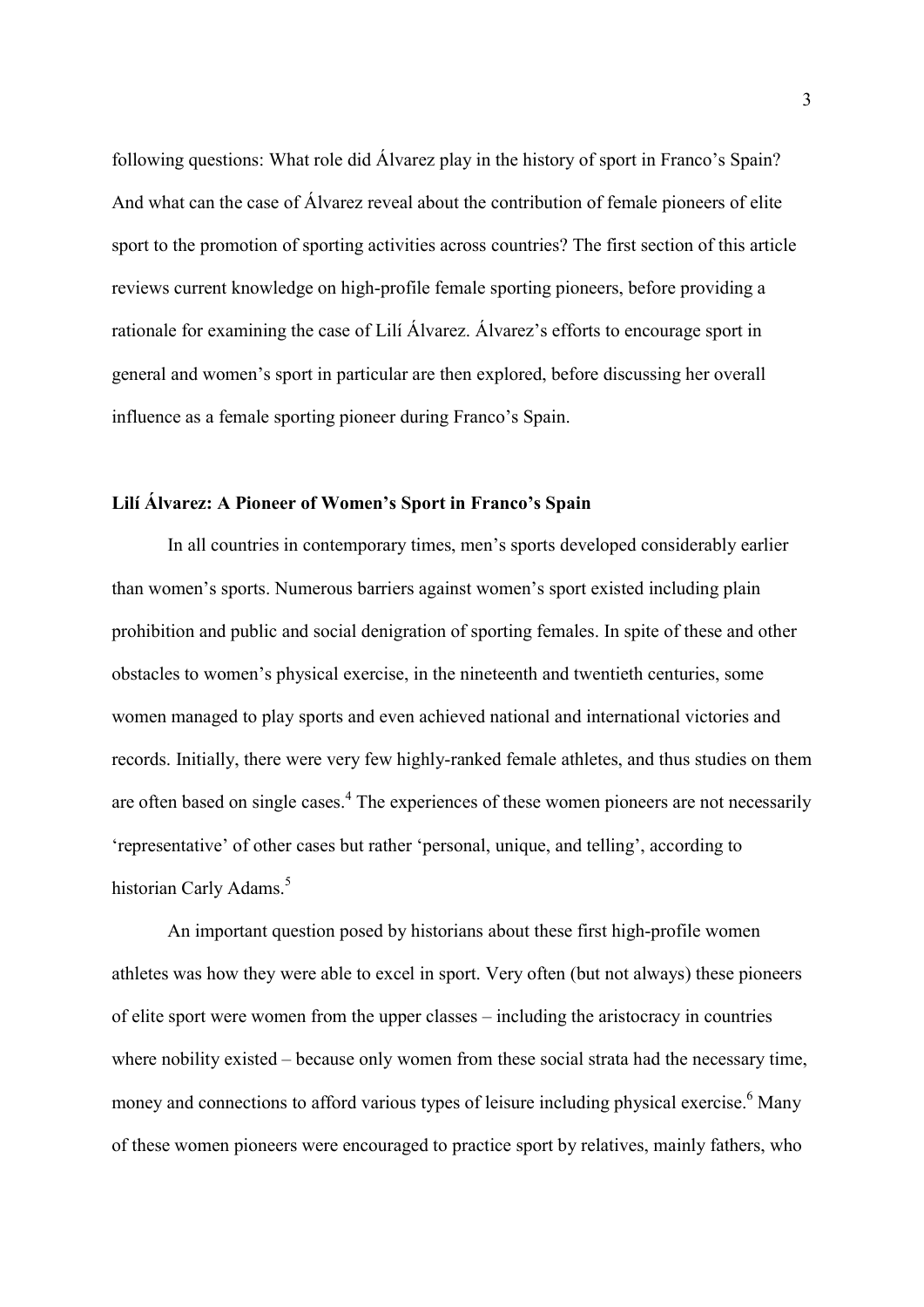had themselves sporting skills and/or access to sport facilities and activities.<sup>7</sup> Likewise, the first high-profile women athletes stood out in sports that were at least semi-open to women, or not completely prohibited to women. These female pioneers probably excelled more often in individual rather than team sports, as training with and competing against other women in teams was beyond the reach of most females in the early years of women's sport.<sup>8</sup>

Notwithstanding the knowledge gained by research on how some individual women managed to become high-profile sporting pioneers, many other aspects of their exact role in the history of sport remain less known. As feminist historian Jennifer Hargreaves claimed, early sporting heroines' performances 'were exceptional and it is difficult to assess the extent to which they influenced a more general trend in women's sport'.<sup>9</sup>

Historiography suggests at least four ways in which the first high-profile athletes contributed to the development of women's sports. First, some of these first elite female athletes served themselves as inspirational role models for younger sporting females.<sup>10</sup> However, in other cases, some of the first top-female athletes were rather unique and spectacular exceptions without equal in the next cohorts of women. Barriers against women's sport may have continued to be in place in spite of the appearance of high-standing female pioneers. Moreover, additional obstacles may have been erected to prevent other women to exercise and excel in sport. On the other hand, in the absence of private organizations and political institutions dedicated to fostering competitive women's sport, it was highly unlikely that new cases of high-profile sporting females would emerge. Additionally, female pioneers may have not voluntarily taken the responsibility to lead other women to excel in sport, nor should they have been held responsible to do so.

Second, some of the first elite female athletes became sport instructors and trained other women. For instance, in Victorian Britain some skilled female equestrians taught other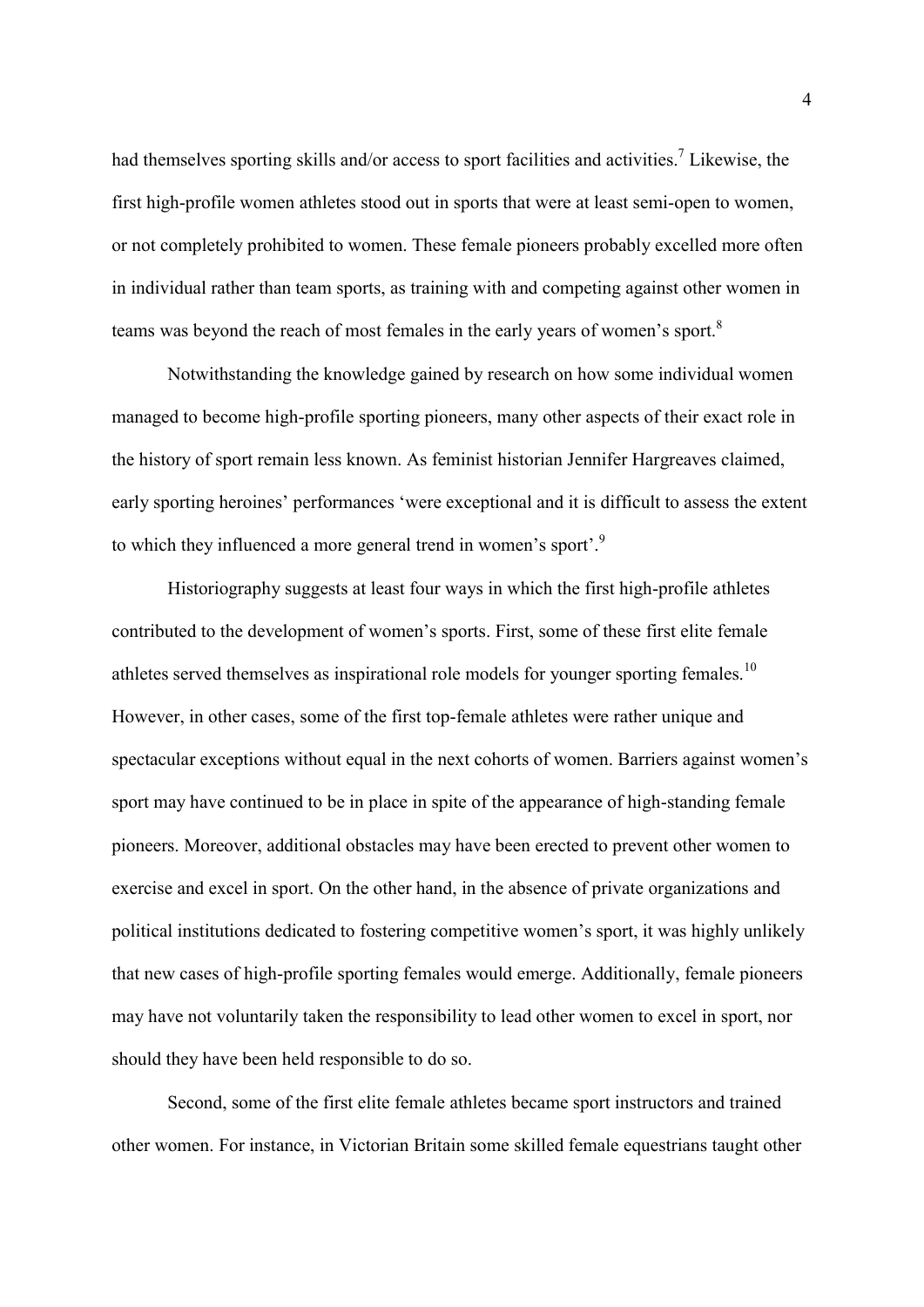women how to ride and hunt well, as women rode side-saddle and men did not know this riding style. Some of these female equestrian pioneers wrote riding manuals for female riders.<sup>11</sup> Also in Victorian Britain, some of the first female professional swimmers taught other women swimming and lifesaving, as swimming instructors teaching their own sex was the socially prescribed practice.<sup>12</sup> At the beginning of the twentieth century, British pioneers of women's judo, Phoebe Roberts and Edith Garrud, instructed other women; the former in Britain and mainland Europe, the latter in Britain.<sup>13</sup> Some female sporting pioneers helped establish and manage institutions dedicated to training would-be instructors. The most famous case is probably again from Victorian Britain, where Madame Bergman-Österberg, among other accomplishments, founded the first college for the training of physical education instructors open only to women.<sup>14</sup>

Third, elite female sporting pioneers generated an interest in their own sports among women through various activities. In Victorian Britain, some of the first women equestrians wrote novels with equestrian plots. By writing this type of fiction, these women contributed to promoting their sport among their readership. Also in Victorian Britain, the first female professional swimmers helped generate an interest in swimming among women of various social classes through performing aquatic exhibitions and entertainment and participating in endurance and racing events.<sup>15</sup> In the early decades of the twentieth century, British pioneers of women's judo, Phoebe Roberts, Edith Garrud and Sarah Mayer, popularized judo as a progressive sporting activity for women (and men) by participating in exhibitions and theatrical performances and/or writing newspaper articles on the sport or related topics, such as self-defence for women.<sup>16</sup>

Fourth, the first outstanding athletes designed clothes and instruments to better perform their sports. For example, in Victorian Britain some of the first women equestrians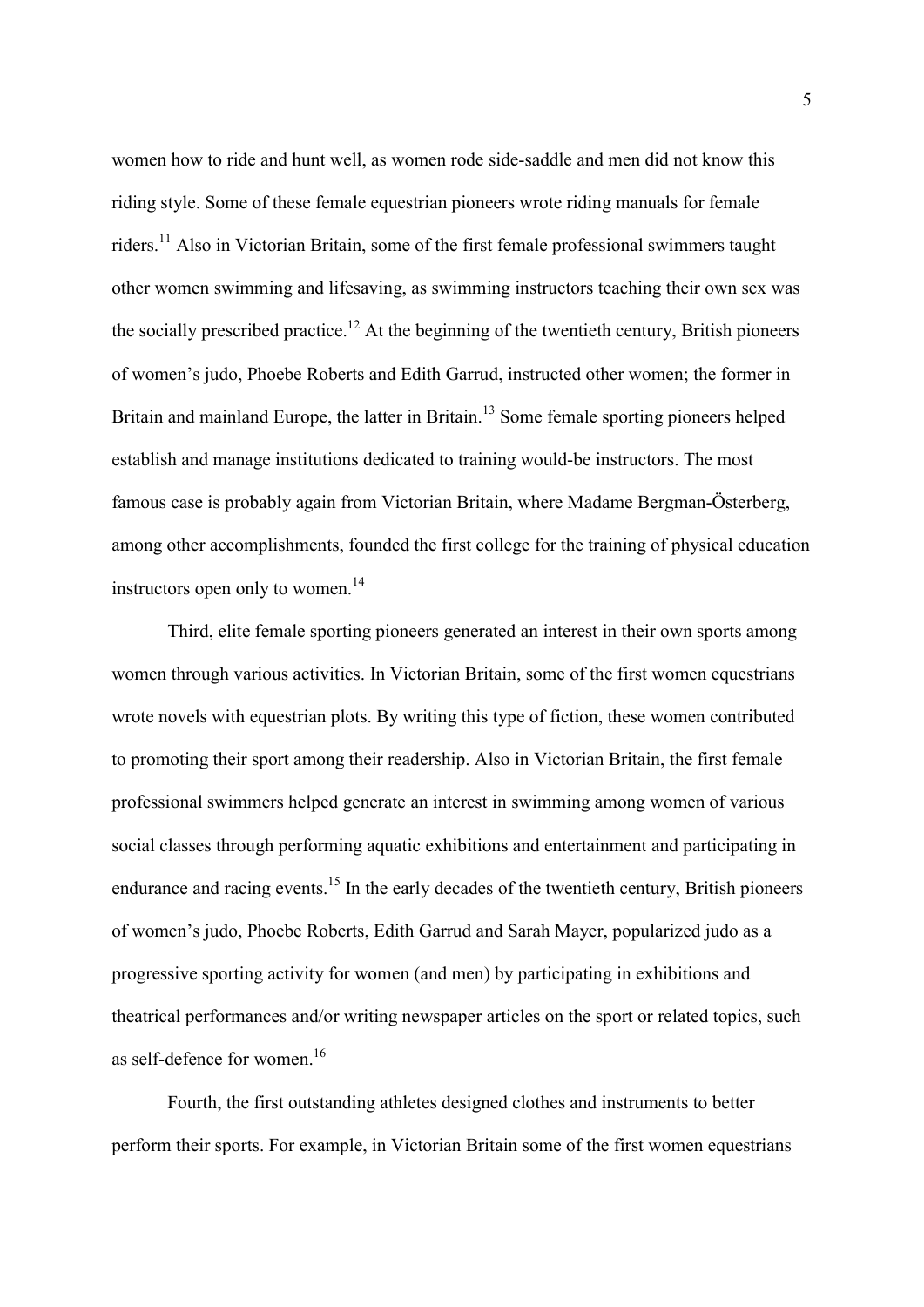designed riding clothes for women and invented or perfected equestrian equipment such as side-saddles and stirrups.<sup>17</sup>

Two caveats are necessary at this point. Although in Western countries, upper-class women were over-represented among first-class female athletes, there were exceptions to this general pattern. In the late nineteenth and early twentieth centuries, if some sports were practiced principally by elite women, for instance, golf, tennis or horse sports, other sports attracted women practitioners of more diverse and/or lower social origins, including trackand-field, gymnastics and swimming.<sup>18</sup> Thus, the role played by women of different social classes in the history of sport is complex and has to be specified in different cases. On the other hand, whatever the role played by high-profile female pioneers in the history of sport, it is important to remember that some of these first sporting women faced monumental opposition by the male sporting establishment while others did not.<sup>19</sup>

To explore the role of women pioneers in the history of sport, the case of Lilí Álvarez in Franco's Spain is analyzed. Álvarez was a Spanish woman who was born in 1905 in Rome and died in 1998 in Madrid. She was an only child. During her childhood, adolescence and youth, she lived in several European countries (Switzerland, France, Germany and England) in hotels and spa resorts. Enjoying an aristocratic life style, she practiced several sports including ice-skating, skiing, tennis, mountaineering, fencing, golf and motor racing. These were some of the sports practiced by a minority of aristocratic and affluent women in countries that were economically more developed than Spain, but not so in Spain itself.<sup>20</sup> It was common at that time that the first sporting females practiced and excelled in more than one sport.<sup>21</sup>

Álvarez's multi-sport achievements were remarkable. She was more known for her tennis successes, including reaching the Wimbledon Final on three consecutive years (1926-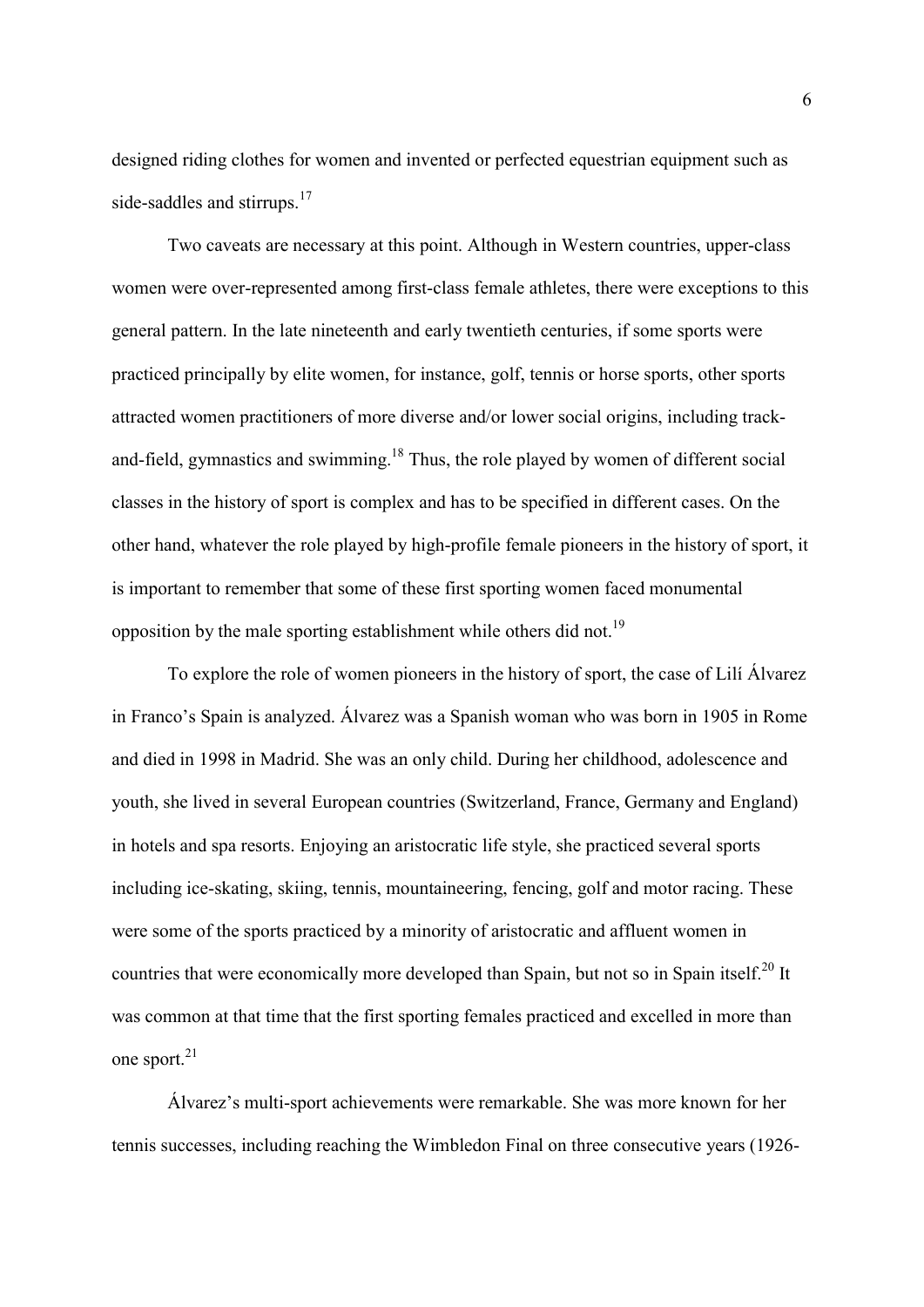1928) and holding the unofficial world number two rank in women's tennis in those years. Suzanne Lenglen, from France, held the world number one rank in 1926 and Helen Wills Moody, from the United States, held the number one rank in 1927 and 1928. The years 1926- 1928 constituted the peak of Álvarez's tennis career, but she continued to win tennis tournaments beyond that period. In 1929, partnering with Cornelia Tiedemann-Bouman from the Netherlands, she won the women's doubles at the French Open. In 1930, 1931 and 1936 she reached the singles semi-finals at Roland Garros (and in 1927, she reached mixed doubles finals there). In 1930, she was singles champion at the Italian Open, and the individual and mixed doubles champion, partnering with Ronaldo Boyd, in Argentina that year. In Spain, she was the individual champion in 1929 and 1940, and doubles champion in 1941 and  $1942.<sup>22</sup>$  Along with three other lawn tennis players, she was the first woman to represent Spain in the Olympic Games, in 1924 in Paris in tennis. She reached the quarter-finals of both the singles and mixed doubles, with Eduardo Flaquer, but lost her first match in women's doubles. It was another thirty-six years before the next women represented Spain in the Olympics, in Rome in 1960.

It should be stressed that, comparatively speaking, tennis was a sport open to women earlier than other sports, and international competition developed in tennis earlier than in other sports.<sup>23</sup> This means that Álvarez, a Spanish young women living abroad, excelled in a sport that women could practice and whose main competitions were international, which provided elite sportswomen like her with fame and recognition abroad and at home.

Alongside tennis, Álvarez excelled in other sports, for example skiing, where she was a champion in Spain in 1941, and her sport victories were outstanding given the modest sporting tradition in Spain. $^{24}$ 

In 1934, Álvarez married French aristocrat Count of Valdène, but after losing her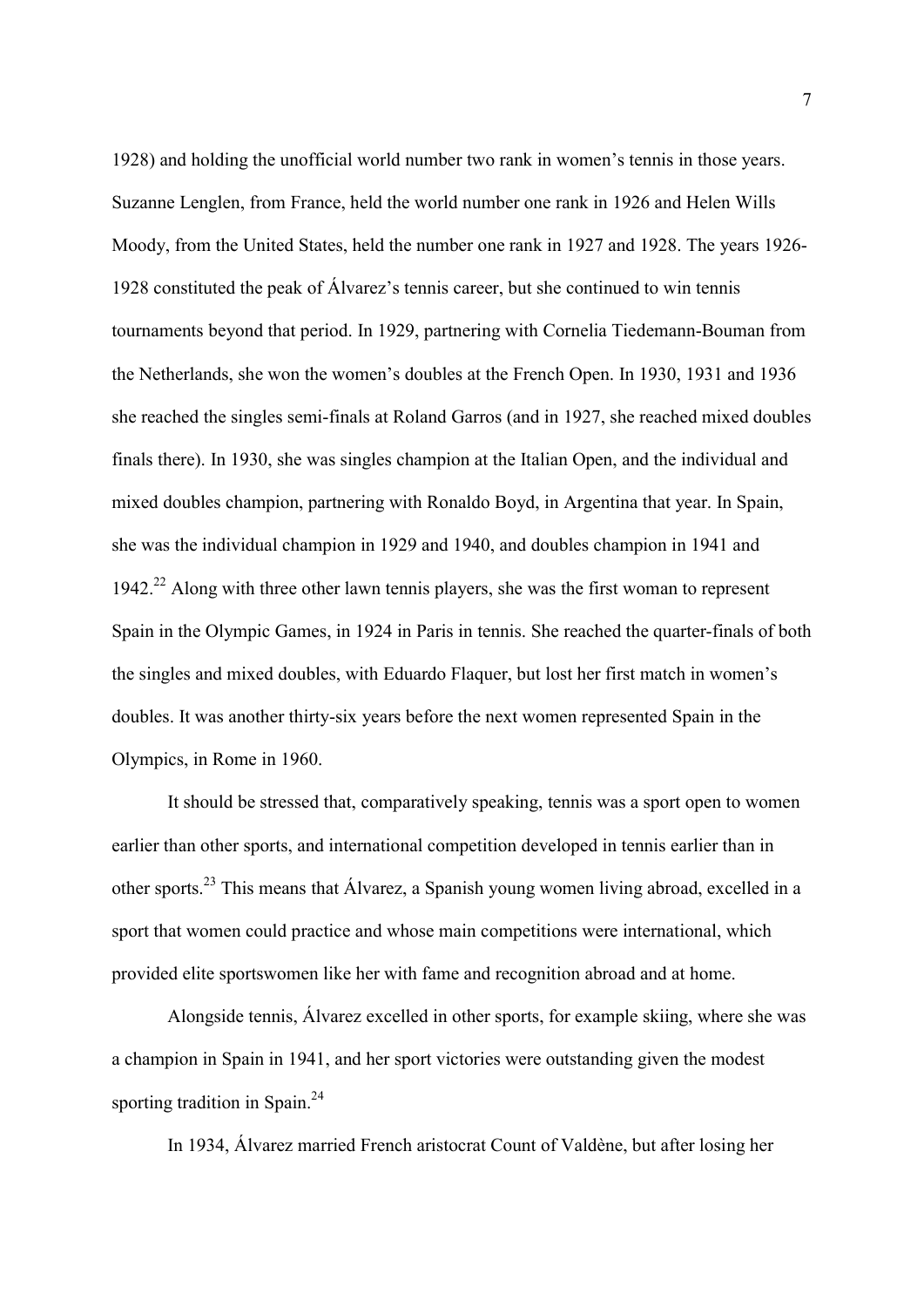premature child, she separated from her husband, and then settled permanently in Madrid after the Spanish Civil War ended in 1939. During the Francoist dictatorship, Álvarez became a well-known public intellectual, prolifically publishing articles and books on religion, women's status and to a lesser extent, sport.

Knowledge of the role played by pioneer elite athletes in the history of sport is not only limited, as shown above, but also derived mainly, but not exclusively, from studies on democracies – however imperfect these democracies are – of mainly Britain and North America.<sup>25</sup> The different political system in Spain, however, is argued to have affected the influence of high-profile female sporting pioneers in society and politics. Between the mid-1930s and 1975, Spain was governed by an authoritarian regime headed by General Francisco Franco. Freedom of expression, association and demonstration was abolished, and a severe censorship was imposed on the mass media. The only political organizations permitted were the single party and its auxiliary organizations such as the so-called Feminine Section, which managed most women's issues, including women's sport. Political dissent and political opponents were ferociously repressed.<sup>26</sup>

Historiography on women's sports has dedicated more attention to some periods than others. The period between the last decades of the nineteenth century and the onset of World War II has been researched more often and more deeply intensively than other time periods.<sup>27</sup> It is therefore advisable to go beyond these formative decades of women's sport and analyze subsequent eras.

#### Álvarez's Efforts to Promote Sport in Franco's Spain

During her childhood, Álvarez did not attend school regularly but was taught by private instructors and learnt several foreign languages. She did not attend college either.<sup>28</sup> In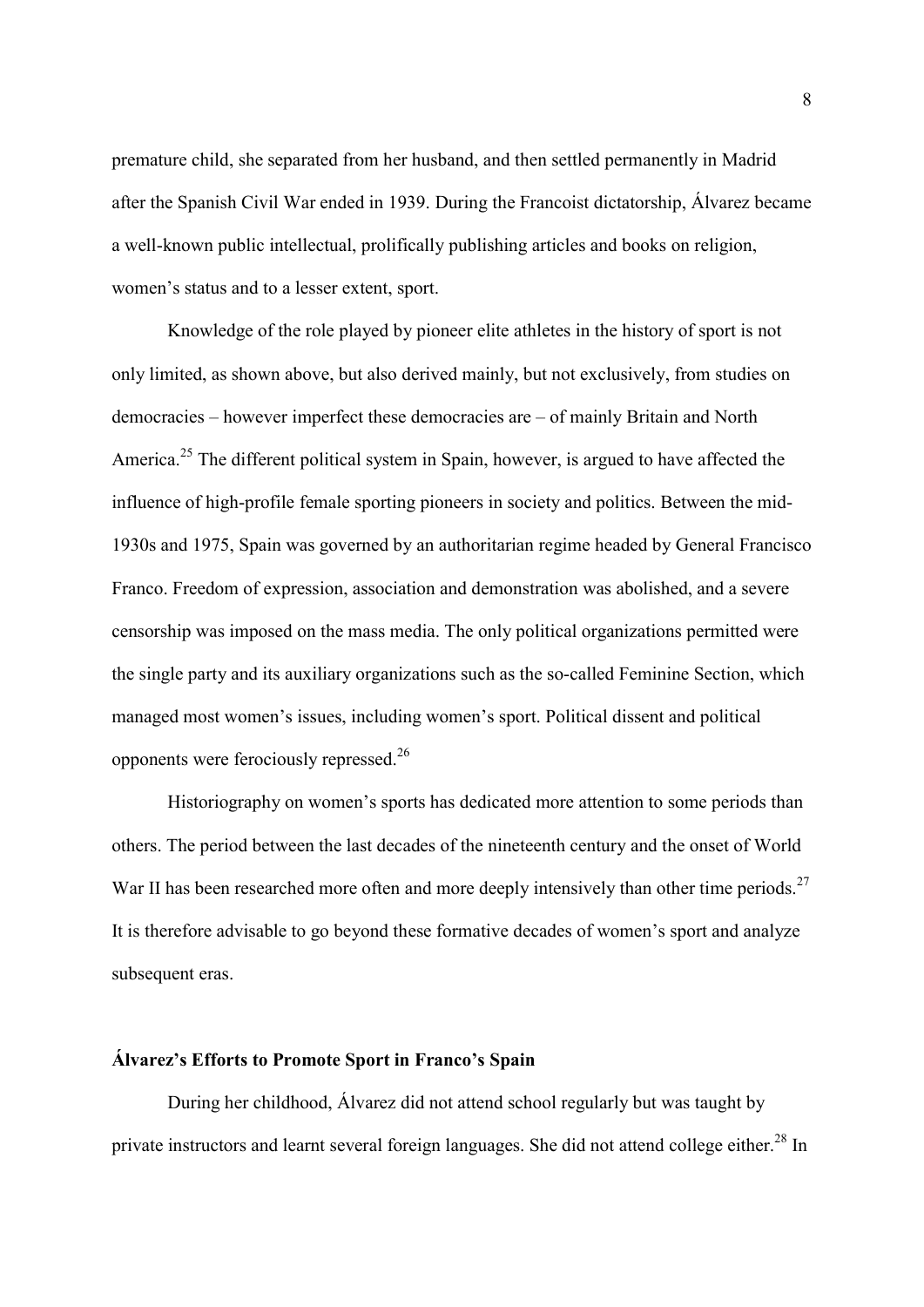spite of her lack of formal education, she began publishing articles and books in her youth, and by the time she settled permanently in Spain in 1939, Álvarez had already authored sport publications for an international readership. As a public intellectual, Álvarez published and delivered public lectures and conferences, attempting to foster sports by: spreading knowledge about different sports and exhorting the Spanish population to exercise; covering specific international competitions, as a journalist; and explaining to Spaniards the debates on international sport management, such as the public debate on amateurism and professionalism in tennis.

#### Authoring Sport Publications before 1939 for an International Readership

Already in 1927, at the age of twenty-two, Álvarez published, in English, a handbook titled *Modern Lawn Tennis* printed in Great Britain.<sup>29</sup> This guide comprised four introductory chapters, eight chapters dedicated to the main strokes (forehand, backhand, service, return of service, volley, half volley, smash and lob), and two final chapters about 'some essentials to remember' and tactics. Fifteen photographs of Álvarez playing tennis illustrated the content of this manual, which was targeted mainly to beginners. The language was simple and did not include technical jargon.

When writing this handbook, Álvarez probably had a British readership in mind. The only main tennis tournament referred to, and profusely so, was Wimbledon. Moreover, in the first chapter of the guide, Álvarez affirmed:

I am assuming also that you are a member of some club, or that there is some court on which you can play, either a friend's or a public court. There is little difficulty in England in these days about those things.  $30$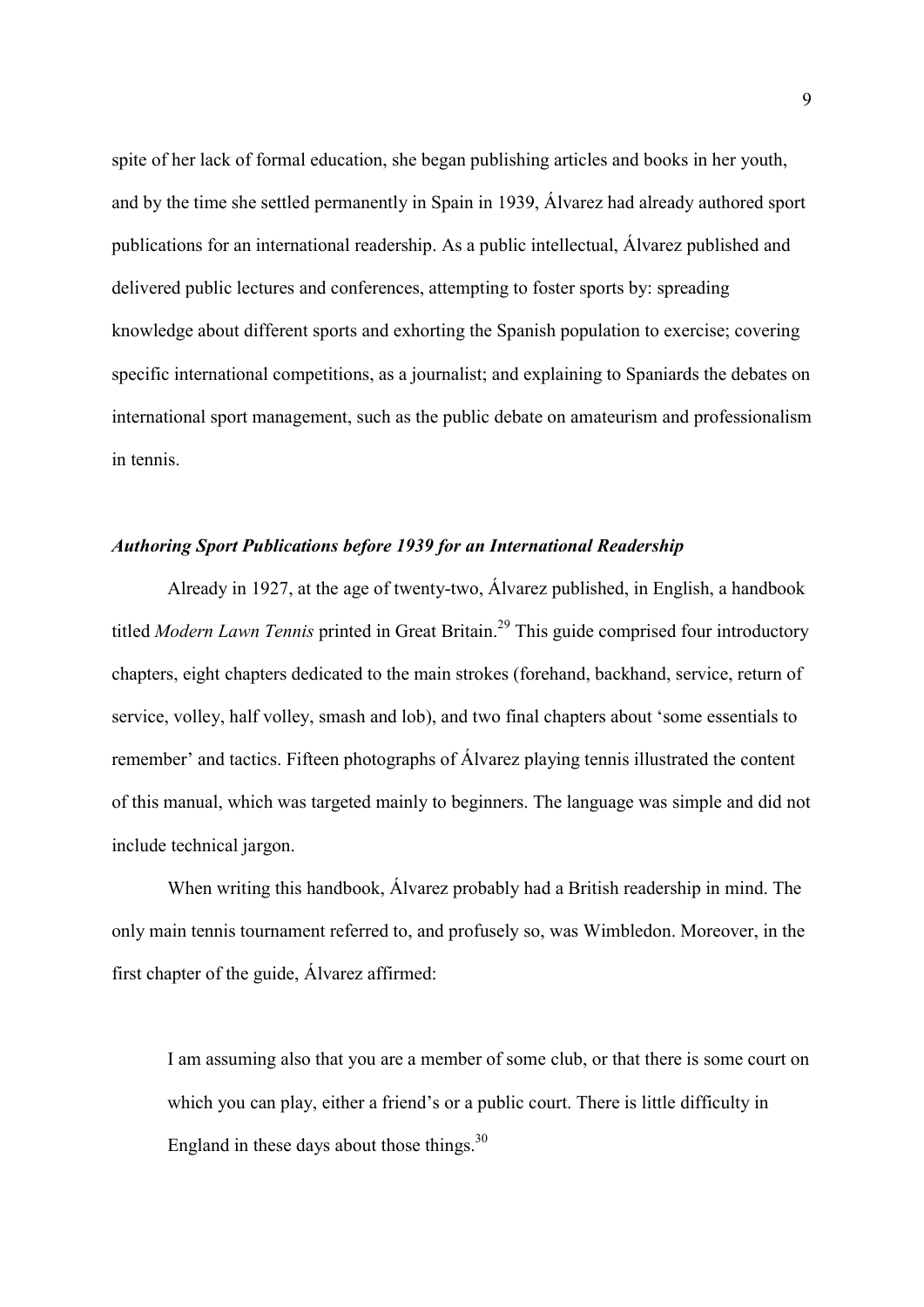The potential readership of this manual most likely comprised both men and women. When Álvarez mentioned famous players, she usually referred to male players and rarely to female players. On the other hand, a handbook targeted to women players would have probably contained a long section on sporting clothes. This was not at all the case of Modern Lawn Tennis, where absolutely nothing is said about the topic. One of the introductory chapters, titled 'Choosing your tennis kit', simply advised the reader to select a racket made by a good manufacturer and with which the player can play easily. Álvarez additionally suggested to use two pairs of comfortable shoes and utilize high-quality balls.<sup>31</sup>

It should be noted that sport guides were especially useful before the invention and widespread use of television sets. In pre-television decades, many tennis practitioners had limited opportunities to watch elite competitions and learn from them. World-class tennis players shared their expertise with less skilled practitioners through the manuals they wrote. In fact, Álvarez was not alone at penning a sporting handbook, as other tennis celebrities of the time also did.<sup>32</sup> Álvarez herself was very conscious of her role as a sport celebrity and how (illustrated) mass media played a part in this. It was certainly not by chance that her book was published at the peak of her career as a tennis player and media celebrity in England. That could also explain why a book that does not position women as their main and explicit readership is only illustrated by photos of herself.

Apart from instructing English-speaking tennis beginners with her 1927 guide, Álvarez spread knowledge on sporting issues to an international audience of Spanishspeaking people. In 1930, she travelled to Argentina, where she became individual and mixed doubles tennis champion.<sup>33</sup> In an article, in Spanish, in the main Argentine newspaper La Nación, Álvarez argued that if in the past the well-known people had been politicians,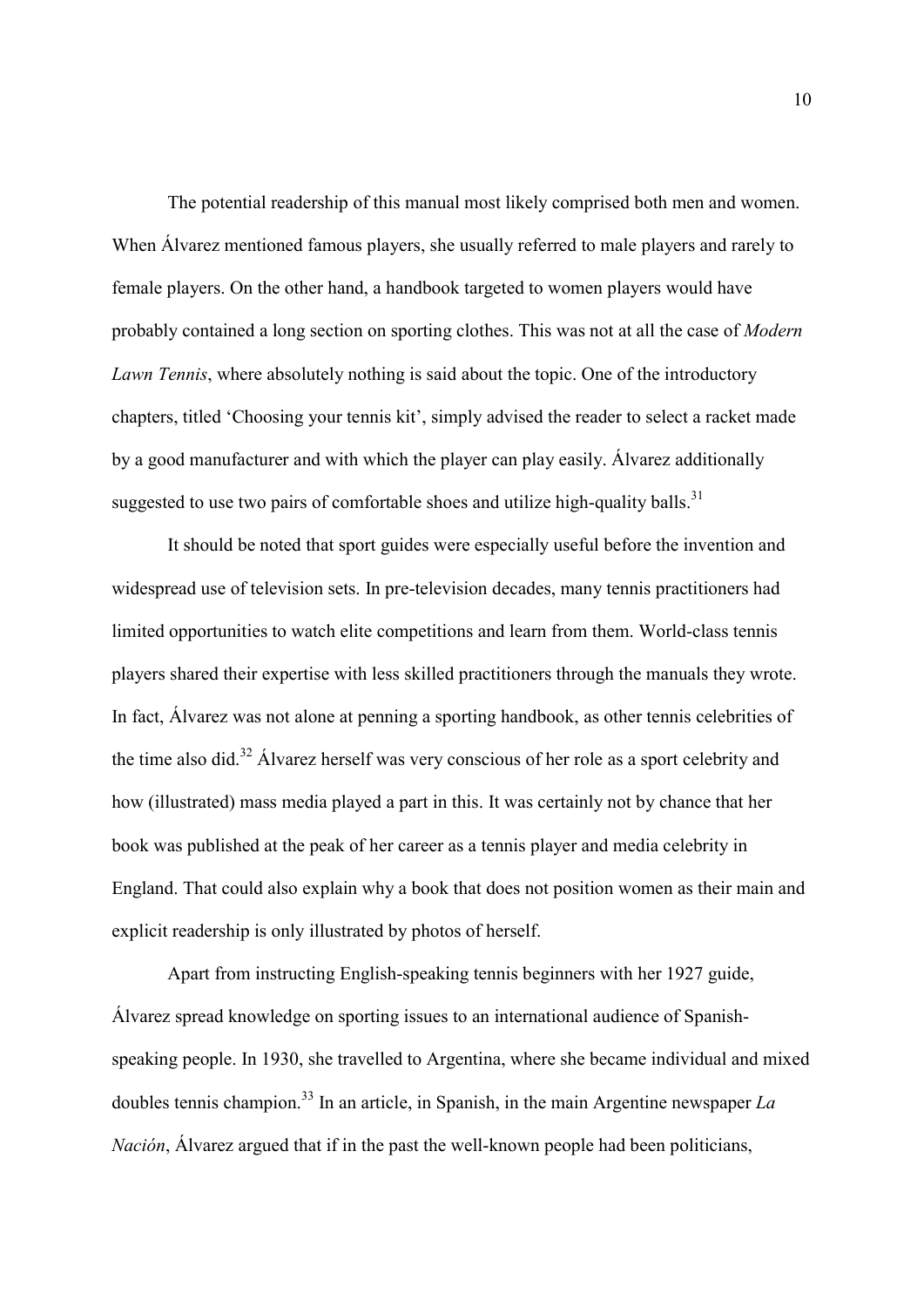philosophers, scientists and literary authors, in contemporary times celebrities were sport champions. She used her own biography to show that a personal history of sport successes permitted high-profile athletes like herself to interact with people high on the social ladder, including politicians, intellectuals and even kings. Álvarez mentioned Lord Balfour, Lord Birkenhead, George Bernard Shaw, and Alfonso XIII of Spain among her acquaintances.<sup>34</sup>

# Spreading Knowledge about Sport and Exhorting Spaniards to Exercise

In Franco's Spain, in various publications and public lectures, Álvarez disseminated knowledge and opinions on sporting topics targeting a domestic general audience. At different times and places, Álvarez declared that the sport she liked the most was skiing.<sup>35</sup> In a two-page article published in 1952, she wrote a concise history of this winter sport, describing the origins of twentieth-century skiing in Scandinavia, Switzerland, Italy and France, before mentioning the subsequent expansion of the sport globally. She lamented Spaniards' ignorance and indifference towards skiing in spite of the fact that Spain had abundant snow-covered mountains. Regretting the scarcity of winter sport facilities in Spain, she celebrated the few infrastructures recently built. In general, the article encouraged Spaniards to enjoy the pleasures derived from skiing.<sup>36</sup> What effect her message had on readers is unknown, but by reading her article they at least expressed their fondness for skiing, even if in a vicarious and sedentary way.

Álvarez published various articles on sporting topics in the main newspaper ABC and its weekly supplement *Blanco y Negro* principally in the 1960s. In these pieces, Alvarez denounced that Spain was lagging behind other nations in physical exercise and should catch up: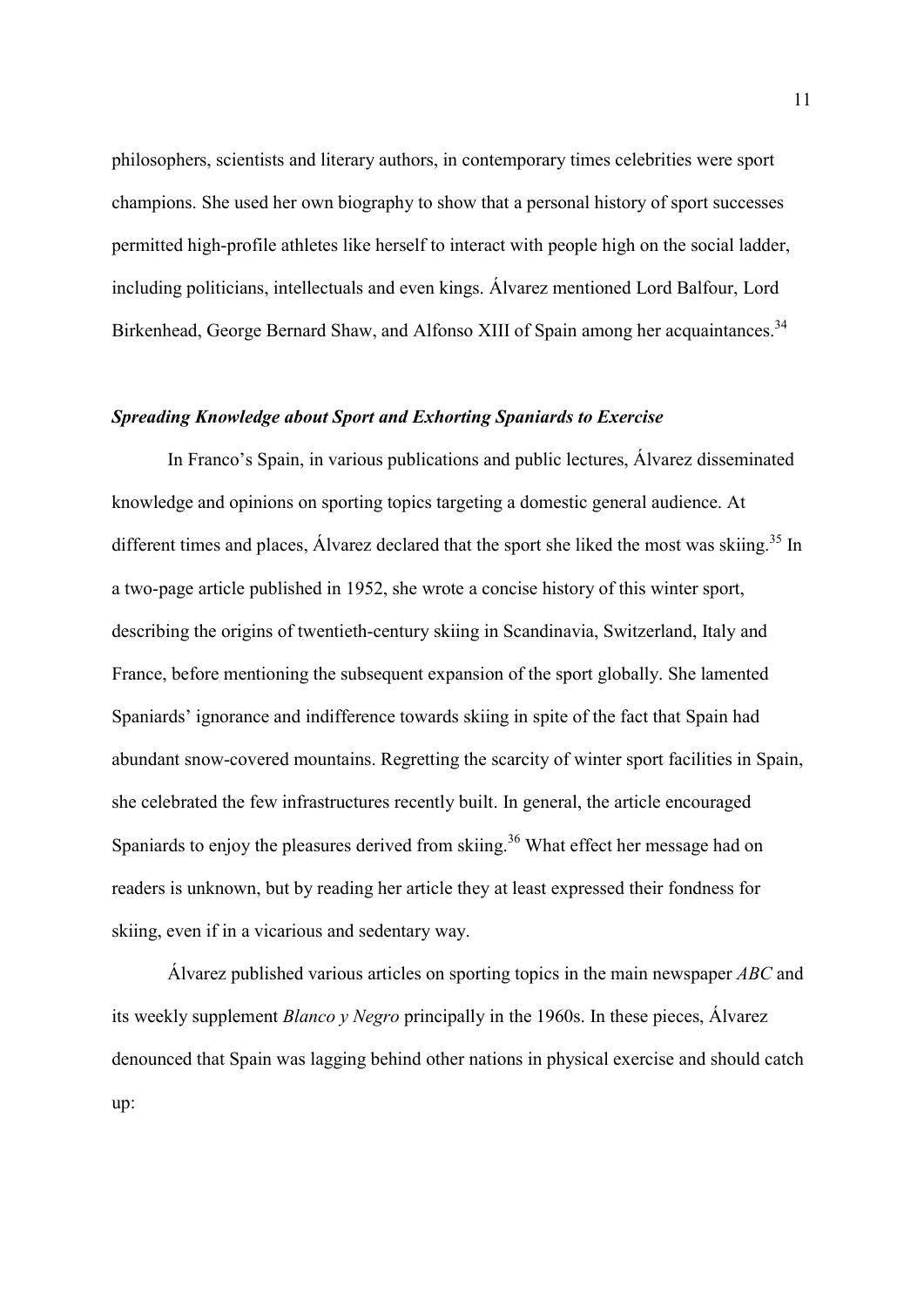We [Spaniards] do not take sports seriously. We do not conceptualize sports as a basic ingredient of a nation's life. Rather, we think that sports are simply "games", capers, races and jumps typical of early youth and not necessarily practiced by the most intelligent individuals.<sup>37</sup>

 In Álvarez' opinion, Spain was a nation formed by sport spectators and not by nationals who exercised:

We are ... anti-sporting [people]. I do not know if this is caused by the sun or the easiness of our southern life. The truth is that we adapt badly towards the difficult, continuous, organized muscular asceticism. What we like is the "show", that is, to watch how others make an effort and fight. We are not only passionate spectators but also splendid faultfinders.<sup>38</sup>

 Álvarez was particularly critical towards fellow Spaniards who did not exercise but went to sport stadia to watch sporting events in an uncivilized manner.<sup>39</sup> Some of them she described as 'simply vociferous voyeurs making digestion [in a stadium after a copious lunch] ... with a fan's mentality that only yearns for his team's victory'.<sup>40</sup>

 Álvarez relentlessly tried to persuade Spaniards of all conditions to take sport seriously and exercise regularly. Belonging to a sporting nation was everybody's responsibility, and not an objective to be achieved by only a few. Having said that, Álvarez also affirmed that some individuals could do more than others in this regard. Writing about tennis, the sport that converted her into a celebrity, she criticized clubs in Spain for dedicating themselves mainly to the organization of snob social events, remarking: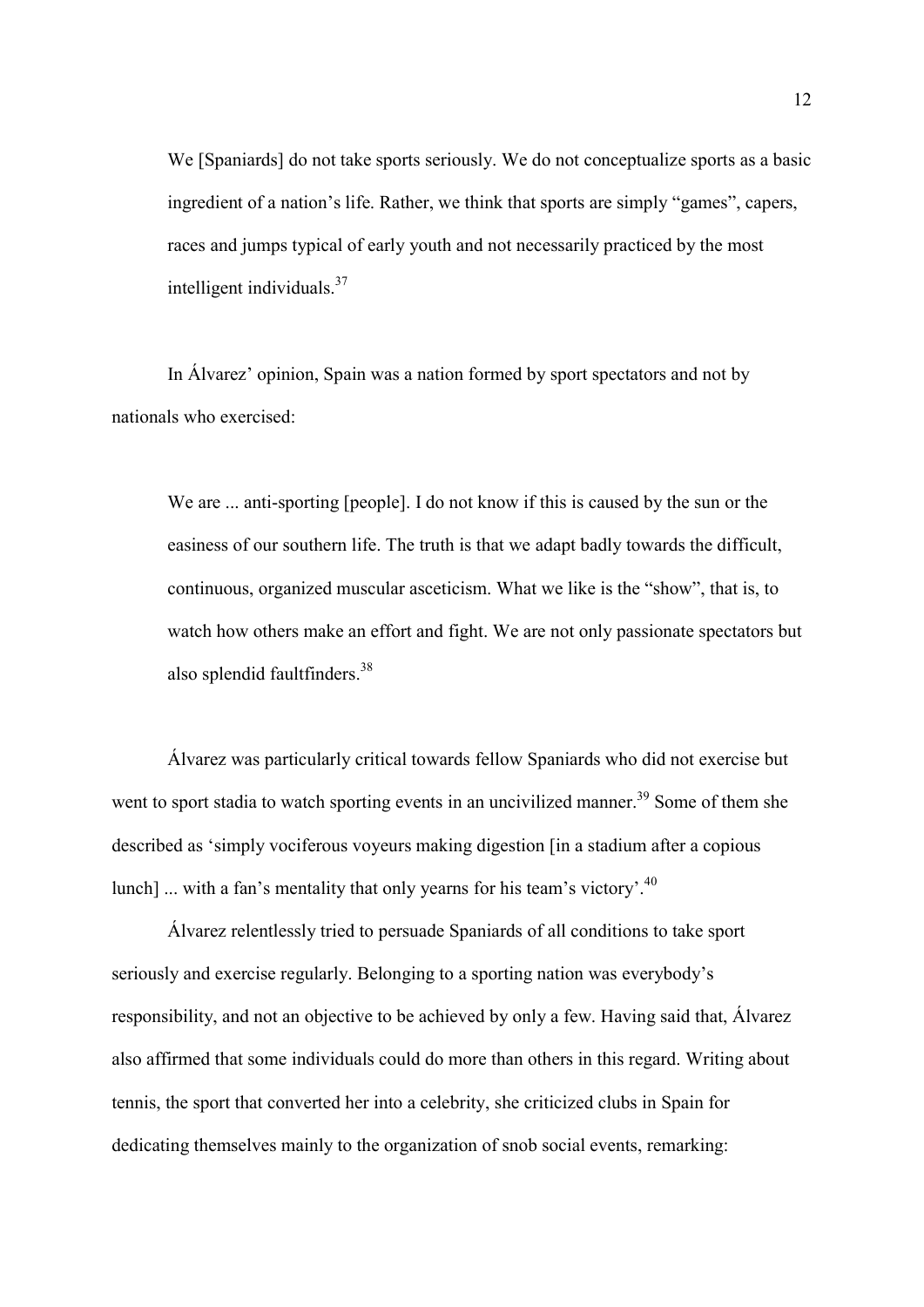I would like to know how many [tennis clubs] throughout our Spanish territory are less preoccupied by the condition of their courts than their ballrooms, and the technical level of their trainers rather than the rhythm of their orchestra. The frivolous and anti-sport irresponsibility of these clubs make them prone only to increase the snob appeal of their facilities and their overflowing coffer. $41$ 

As an additional illustration of the poor record of sport in Spain, she mentioned that Madrid, a city of 2.5 million inhabitants, did not have any indoor tennis courts. Not wanting only to criticize but also suggest solutions, she pinpointed at least two private clubs that could afford to build an indoor court, and she also recommended that the state federation help another club to build one.<sup>42</sup>

Given the scarcity of sporting tradition and practice in Spain, in comparison with other nations, it is not surprising that the country hardly excelled in international competitions. Commenting on the poor performance of Spain in the 1964 Tokyo Olympic Games, Álvarez argued against authors who explained this poor performance based on the idiosyncrasy of Spaniards. These authors suggested that Spaniards were more inclined to arts than sports, or that they were not keen on disciplined effort. For Álvarez, the medals won by a country in the Olympics and other international sport competitions were closely linked to its economic development. As a nation industrialized, sport became part of the way of life of its inhabitants. She illustrated this point with two examples: England and Catalonia. England was the cradle of the industrial revolution and also the first country with a general appetite for physical exercise within the population. Catalonia, a north-eastern region of Spain, was, in Álvarez's opinion, the most industrialized area in the country and also the area where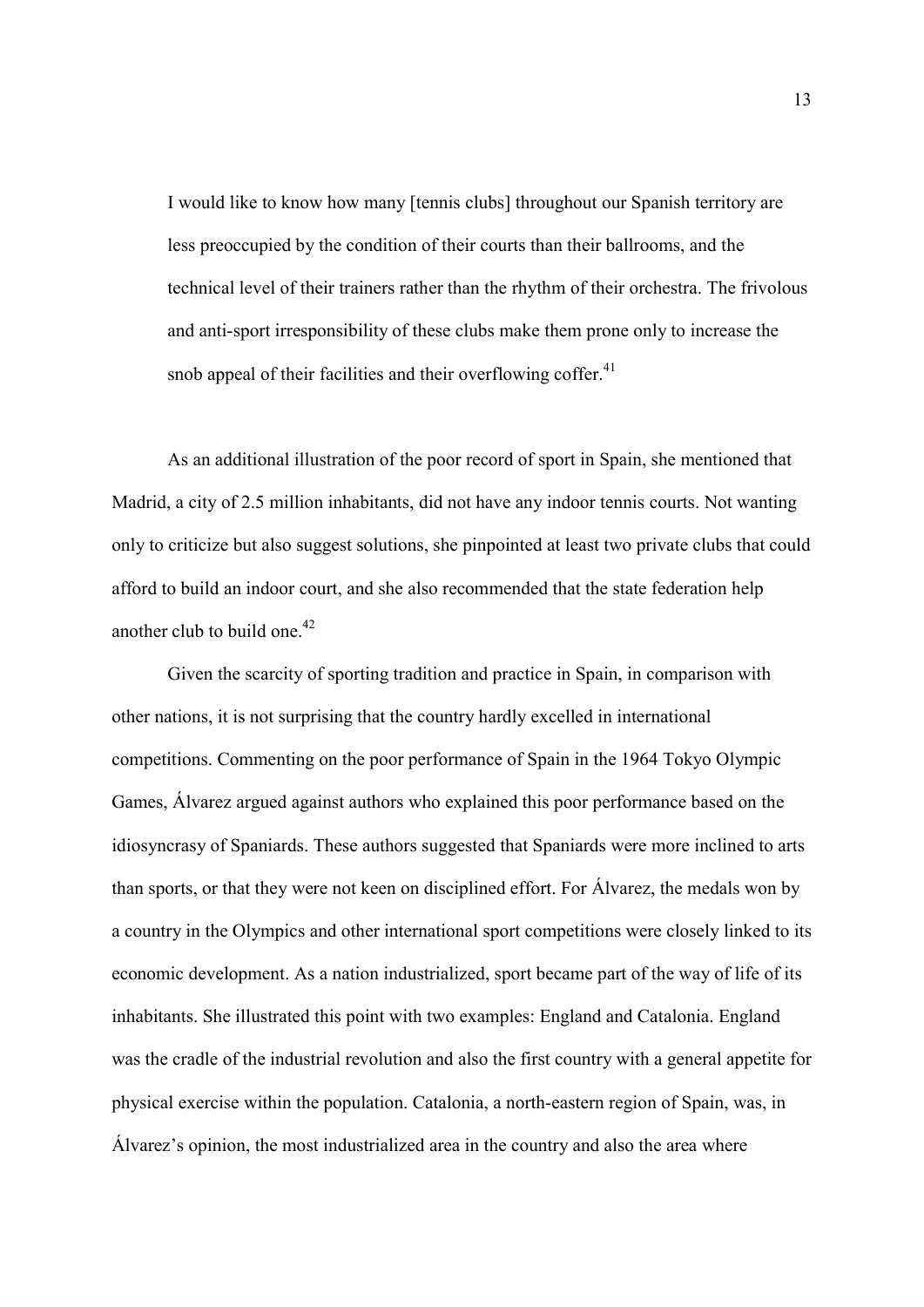sporting activity was more widespread. As Spain became an industrialized country, the sporting level of its population would likely increase. The objective to be reached by Spain was that 'there exists a widespread majority of individuals hooked to physical exercise, and that its practice is embraced by people of all types and social classes. Champions and medals would surely be obtained subsequently'.<sup>43</sup>

Again, we do not know whether Álvarez's articles convinced any of her readers to start exercising or to intensify their sporting habits. Perhaps this happened in some instances, and maybe some other readers adopted a more favourable view towards sports. Approving dispositions towards physical exercise are important because they help constitute a social public that welcomes and appreciates sporting individuals.

#### Covering International Tennis Competitions, as a Journalist

 Álvarez contributed to increase Spaniards' knowledge about sport by sporadically covering international sport competitions as a journalist. She used her deep knowledge of tennis to make the leading tournaments of the 1960s, and other tennis topics, comprehensible to the readers of the main newspaper  $ABC$  and its weekly supplement *Blanco y Negro*, which were not specialists on this racket sport.

In 1965, at the age of sixty years, Álvarez was sent to Sydney, Australia, to cover the Davis Cup Final for *Blanco y Negro*.<sup>44</sup> Before the competition, she described the playing style of Manuel Santana, Spain's best player, but she also predicted that Australia would win the tournament.<sup>45</sup>

Indeed, Australia won the 1965 Davis Cup and Spain finished runner-up. After the final, Álvarez published a nine-page report in Blanco y Negro exposing at length why Spain did not win the tournament. In her view, the Spanish team was internally unbalanced and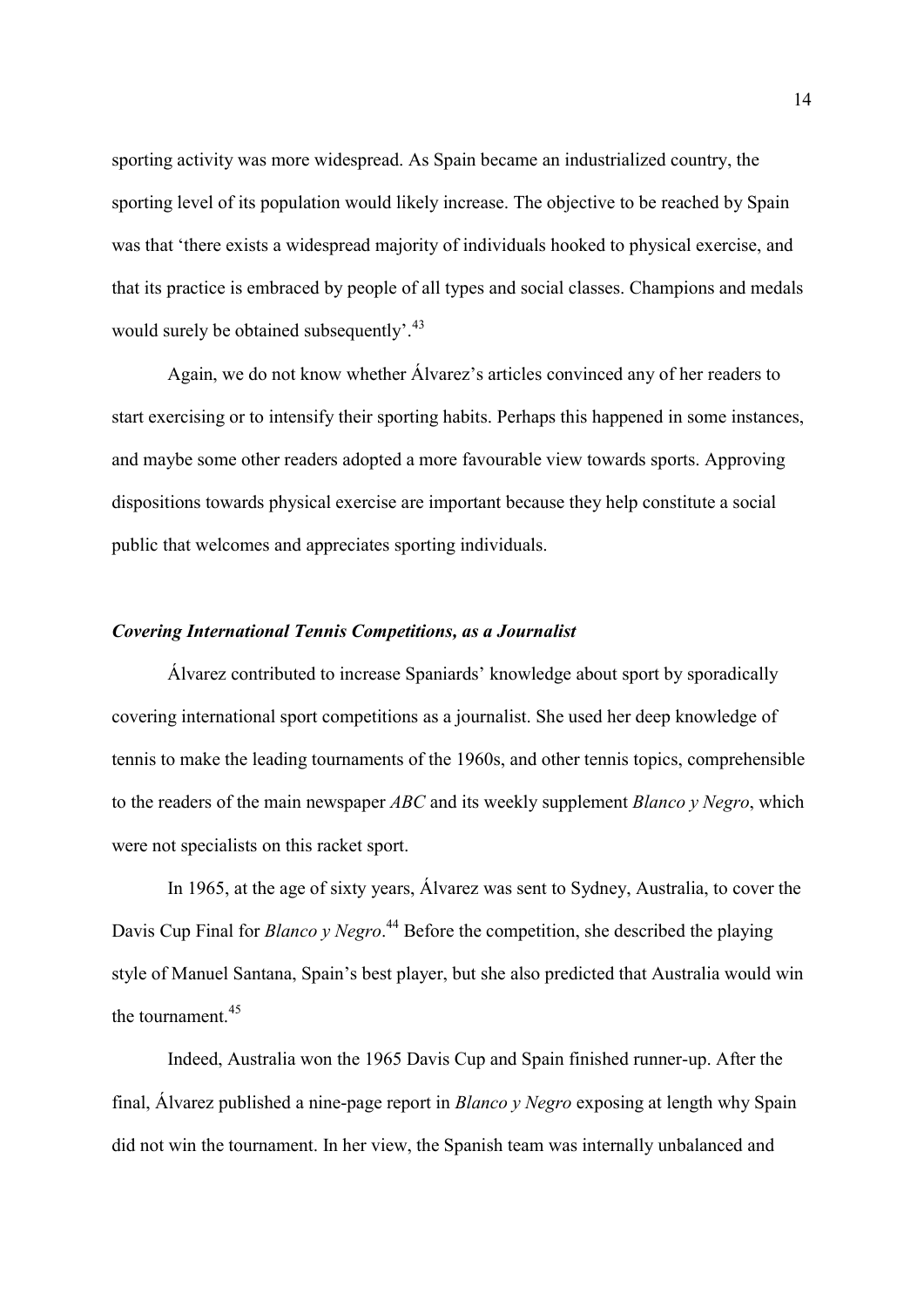formed by an outstanding player and others of a lower technical level. Álvarez denounced the sporting parochialism of Spanish sport managers, sport journalists and even players which consisted of blaming the type of court surface (grass) for the defeat of Spain, as at that time, these individuals argued that with another type of court surface (clay), Spain was unrivalled. Álvarez claimed that all major international tournaments except Roland Garros were played on grass, so Spain had 'to give in to this grass sovereignty without a murmur'.<sup>46</sup>

Álvarez also attacked the supremacy of soccer as the Spanish national sport by arguing that Santana was an internationally well-known sporting figure, better known than nationally and internationally reknown bullfighter 'the Cordobese' (El Cordobés). Álvarez lamented that Spanish sport managers and journalists active in the 1965 Davis Cup were in reality experts primarily on soccer. She also argued that tennis was a sport for everybody, and not merely a sport for ladies or minorities, as was commonly said in Spain in the 1960s. Moreover, tennis was a sport practiced in all parts of the globe. To attain greater success, she also recommended for Spain to imitate the Australian sport policy of building numerous tennis courts and teaching tennis lessons to a large number of children.<sup>47</sup>

At the age of sixty-two, in July 1967, Álvarez also published another tennis chronicle for Blanco y Negro. This time, Álvarez covered the Davis Cup European zone matches between the Soviet Union and Spain, held in Barcelona. The general prediction was that Spain would win and in fact it did. Álvarez informed the readership about both mistakes and good shots of the Spanish and Russian teams, and praised the fast development of tennis in the Soviet Union in previous years. She also mentioned the debate that existed in the management of tennis worldwide between amateurism and professionalism, a topic she returned to on numerous occasions.<sup>48</sup>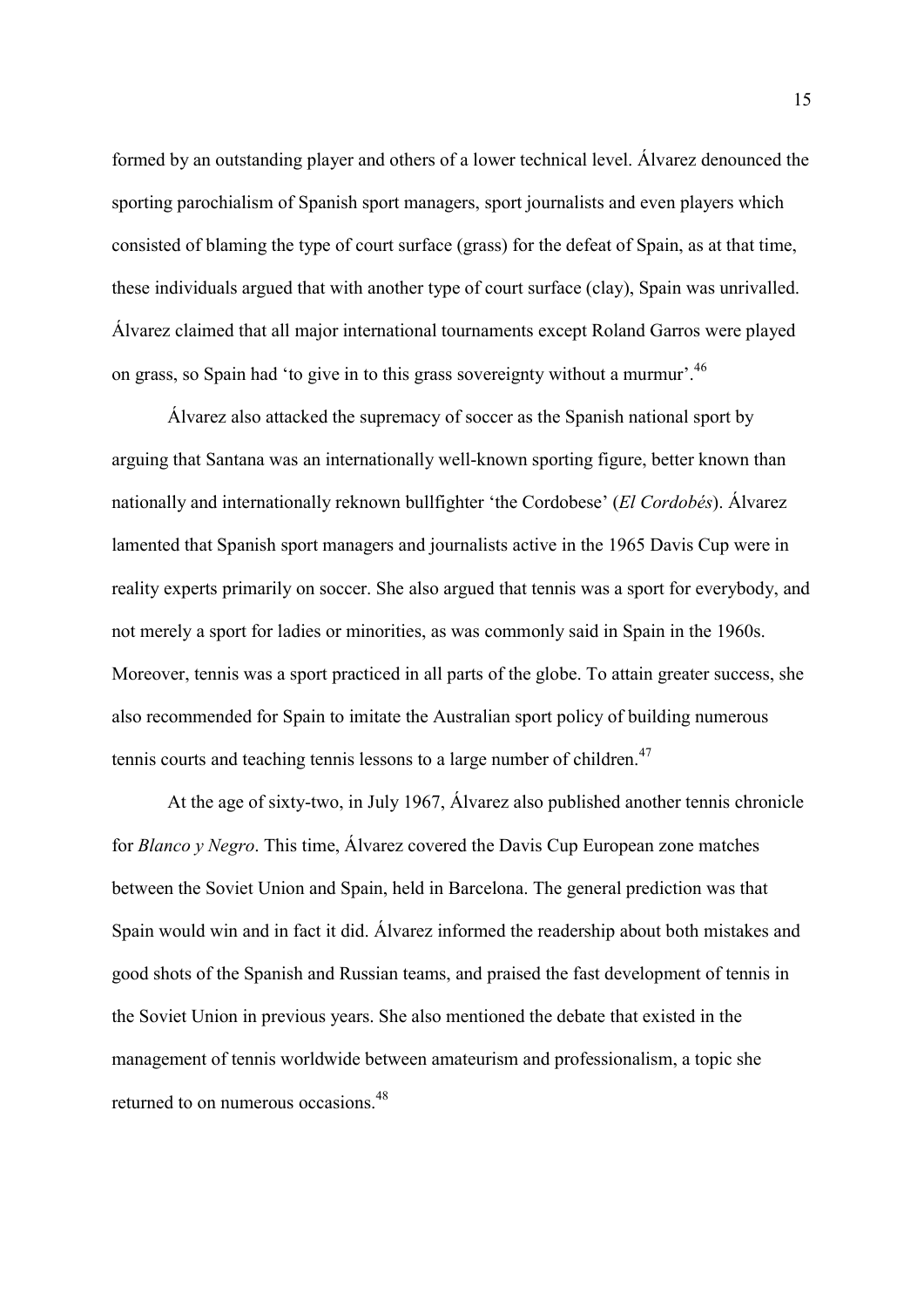# Explaining Debates on International Sport Management

 In addition to covering international tennis competitions as a journalist, in Franco's Spain, Álvarez made to the general public aware of a debate that intensified in the 1960s regarding the management of international tennis. In the world of tennis, players who participated in high-prestige international tournaments such as Wimbledon or the Davis Cup were traditionally and mandatorily amateurs, that is, they did not receive financial remuneration. In the late 1920s, and coinciding with the peak of Álvarez's tennis career, professional tennis began to emerge. Within this system, which commenced in 1926 when the French star Suzanne Lenglen signed a contract to play a series of exhibition matches in the US, professional players were paid. Once an amateur player turned professional, however, s/he could not be reinstated as an amateur and subsequently was not allowed to take part in the most important international contests. Álvarez had always been an amateur player.<sup>49</sup> She clarified:

Apart from the concentration in 1924 in Paris for the Olympic Games to which I was invited, it was only in the third and fourth years that I participated in Wimbledon, that is, after having been finalist there two or three times, that I received five hundred pesetas for travel expenses from the Spanish federation. This was all I have received from it [the federation] my whole life. It is clear that if I had not been wealthy enough, my sporting career would not have been possible or would have been truncated.<sup>50</sup>

 Although Álvarez had been an amateur player, in the late 1960s she published various articles in the main newspaper ABC and its supplement Blanco y Negro vehemently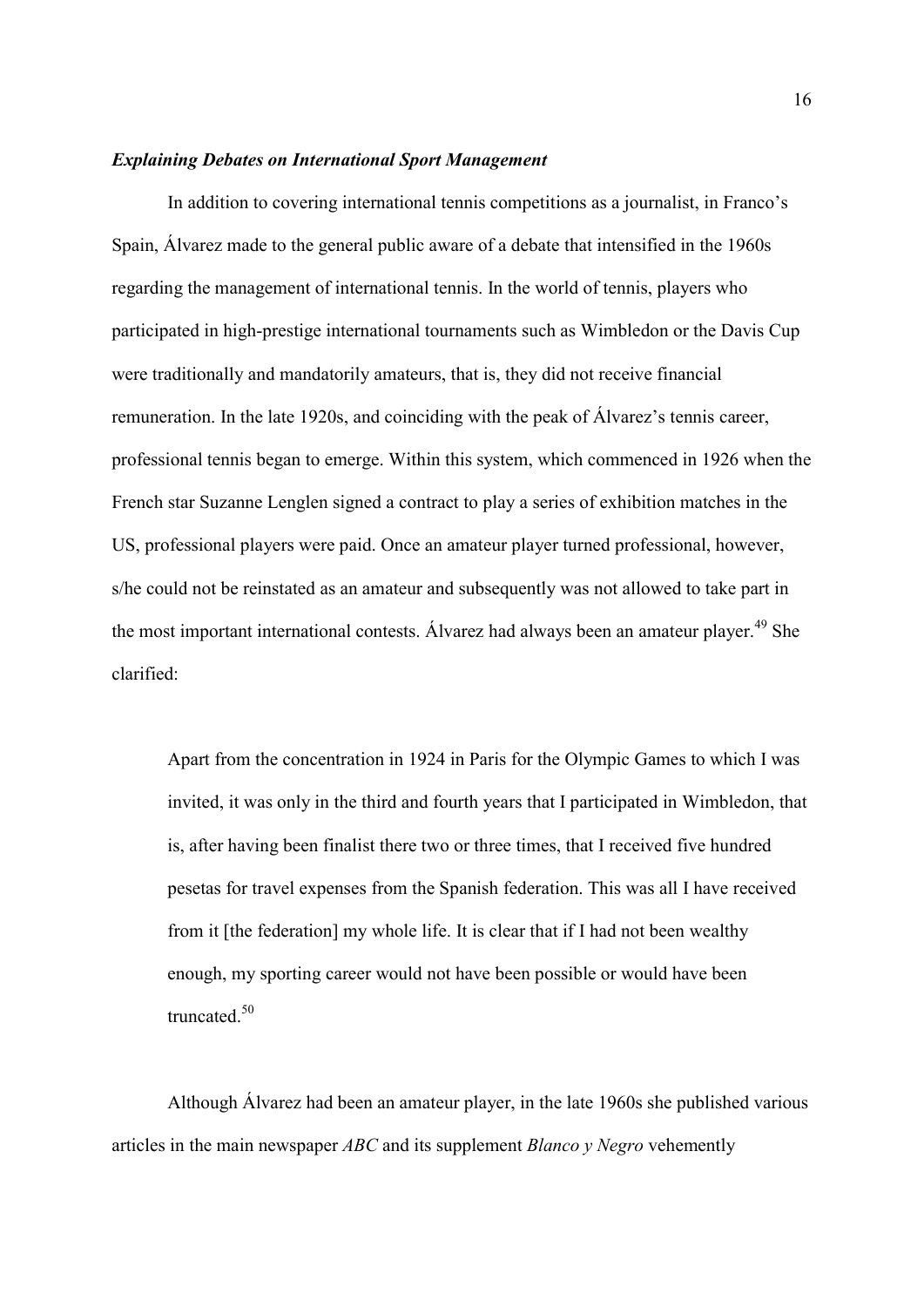defending the removal of the distinction between amateurism and professionalism in tennis. She therefore challenged those who argued that paying money to tennis players made tennis impure and dirty, and that the true and noble sporting spirit could only be preserved if high prestige tournaments were only the realm of amateur players competing for the sake of sport.<sup>51</sup> In her articles, Álvarez provided numerous arguments against the aforementioned distinction.

 She defended that money was neither impure nor dirty. If a player was paid money, this money would simply be a recognition of his or her value.<sup>52</sup> Moreover, the distinction between amateur and professional sport people was snobbish. According to this distinction, only very wealthy people could devote themselves to elite sport because, in the 1960s, athletes had to dedicate many hours and years to training and competition in order to excel in sport.<sup>53</sup> On the other hand, the sporting career of a top tennis player was very short. What would an amateur do afterwards, if they had not won any money in the international circuit?<sup>54</sup> Money was definitely present in amateur tennis competitions, since clubs, managers and federations accrued a lot of money at the expense of players. In her own words: 'the lofty theory of "amateurism" was a splendid fable and excuse used by clubs to exploit at ease players' sweat and talent'.<sup>55</sup>

 Álvarez forecasted that the technical level of amateur tennis would increase in the absence of the distinction between amateurism and professionalism. What happened in the 1960s, and before, was that once players obtained victories in major amateur world-class competitions, they passed to professionalism. Subsequently, the amateur tournaments were deprived of some of the best tennis players of the world. As she stated:

Currently, in the amateur sector, I notice insufficient challenges. The technically best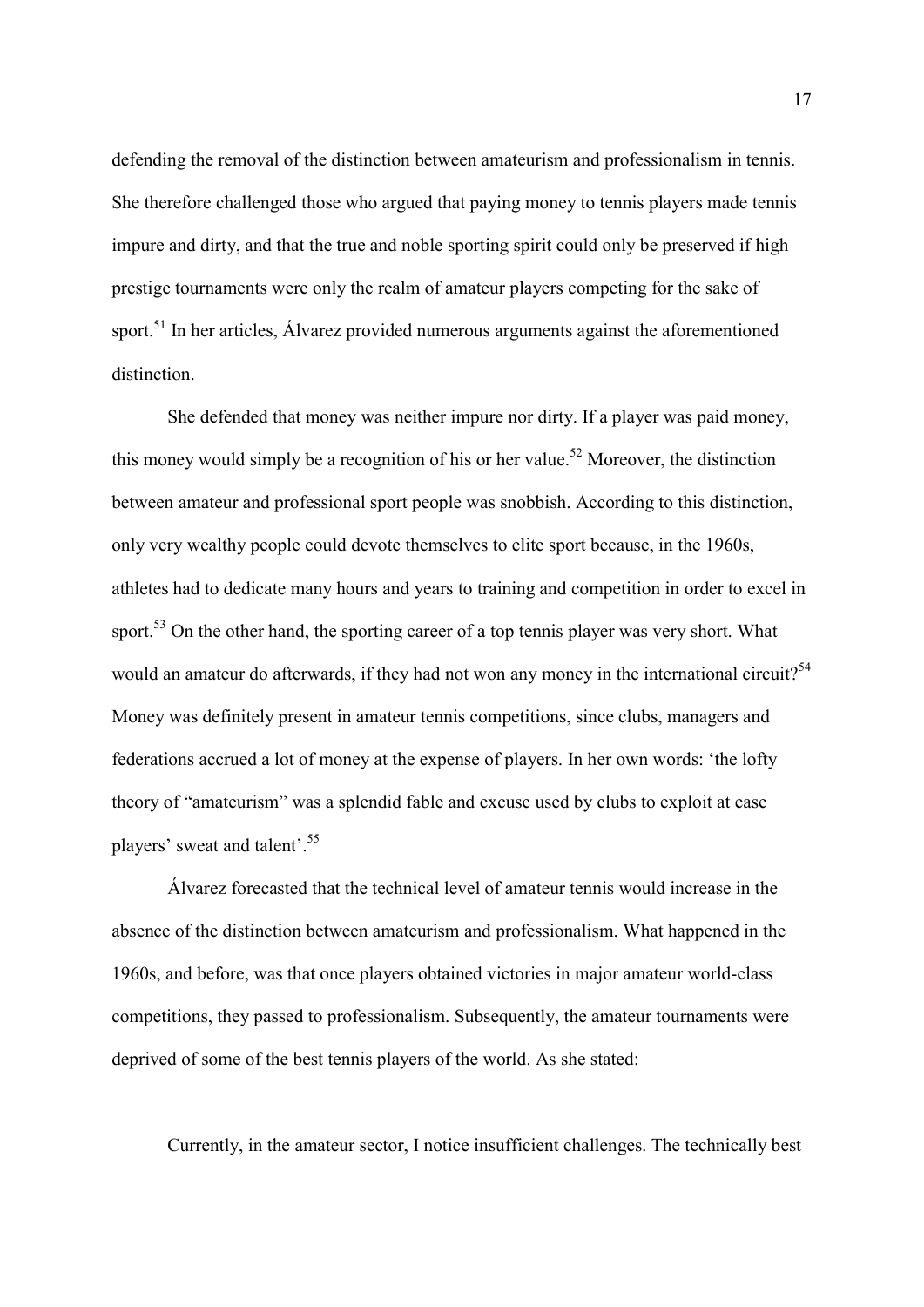players, that is, the professional players, cannot take part in amateur tournaments and additionally can be completely ignored. Subsequently, amateur players are not compelled to demand a lot of themselves. They know that they are required to excel only occasionally (in important tournaments). $56$ 

Additionally, Álvarez dared to mention corruption by denouncing that amateur athletes received payments 'under the table'.<sup>57</sup> She explained the trick of amateur players who were paid generous 'expense fees' such that for some of these athletes 'it was more lucrative to remain in the amateur sector than to pass to the professional sector'.<sup>58</sup>

The management of international tennis evolved in the direction defended by Álvarez and others. In the late 1960s, the distinction between amateurism and professionalism was progressively abandoned, and the open era subsequently commenced, allowing all types of players to participate in the most prestigious tournaments. As a journalist, in 1968, Álvarez chronicled again for *Blanco y Negro* the first 'open' Wimbledon.<sup>59</sup>

Indirect evidence points to the great influence of Álvarez's articles on this subject. ABC was one of the principal newspapers for a general readership of the country, and Álvarez's articles were published in ABC and its supplement Blanco y Negro. Moreover, the aforementioned articles were reprinted in 1968 forming a book titled The Myth of *Amateurism* by a leading publishing house: Editorial Prensa Española.<sup>60</sup> The book was widely published in *ABC*: an advertisement of the publication was printed in *ABC* on twentythree different days between June 14 and October 6, 1966. With her writings, Álvarez attempted to direct Spaniards' attention away from the national sport of soccer and towards tennis, a sport practised and watched by a minority of the population. Perhaps Álvarez succeeded in this regard to some degree, and she also tried to foster sporting interests and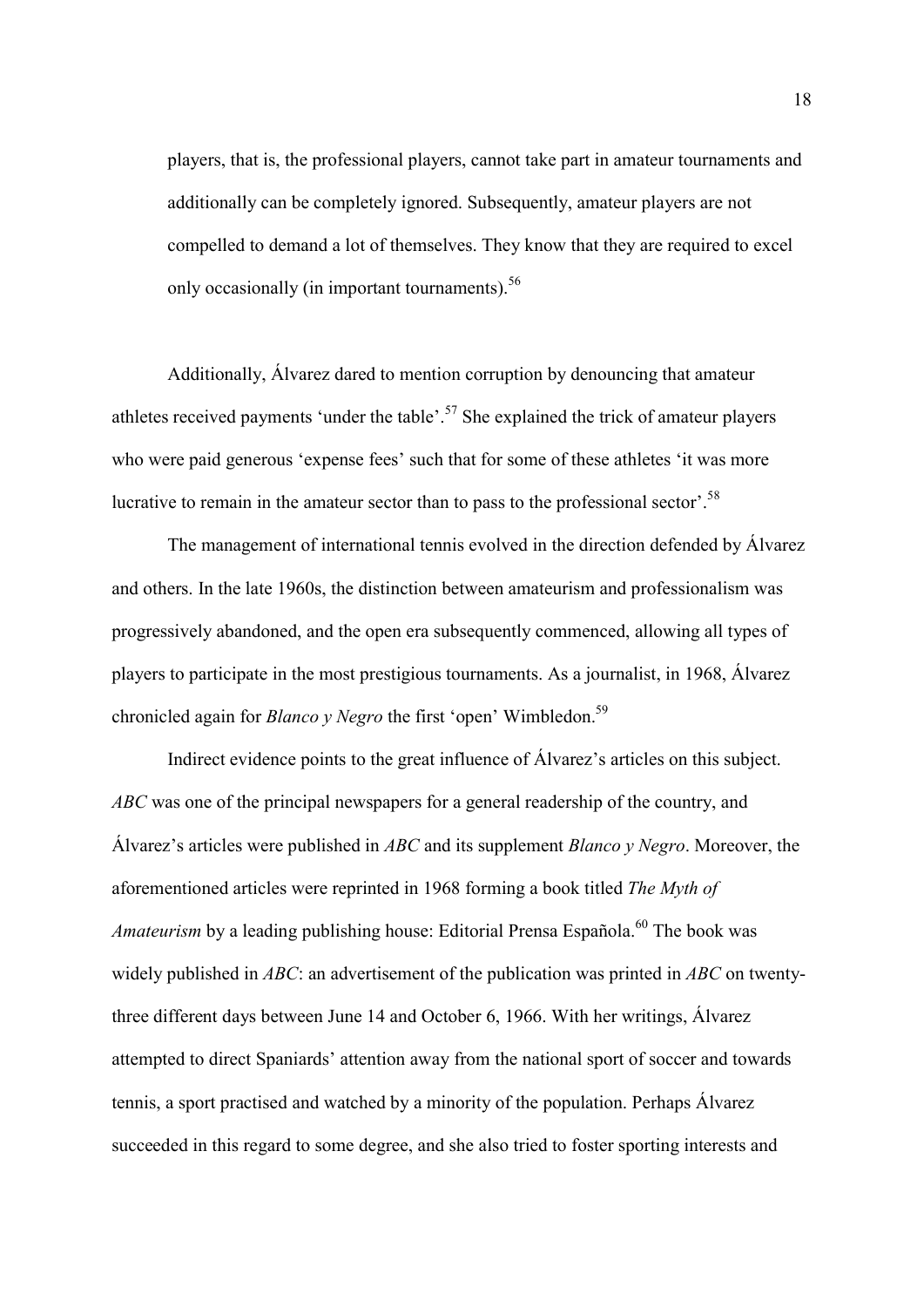practice among girls and women, another minority in sociological terms.

#### Álvarez's Attempts to Promote Women's Sport

In Franco's Spain, women who wanted to exercise faced numerous obstacles. Detractors of women's physical exercise abounded and included, among others, traditionallyminded families and a fraction of the medical profession. The most vocal and intransigent opponent to women's sport was possibly the Catholic Church, whose abhorrence to female physical exercise was monumental. The Church hierarchy attacked women's sport, both amateur and professional, with many arguments. $61$  In the book titled *Sport from the True* Moral Point of View by the doctoral canon of the Vich cathedral Father Esteban Orriols, sport, especially when played outdoors, was un-Catholic because it implied the public exhibition of women's bodies.<sup>62</sup> These constituted temptations that fostered men's lust. Women were to remain at home, and dedicate themselves to domestic chores and caring duties. This principle also applied to young women, who should be at home preparing themselves for domesticity and motherhood or alternatively for a life devoted to religion, by becoming nuns. In essence, women should take care of their souls while repressing their bodies. Especially watchful were Catholic prelates regarding sport clothes. These were defined as immoral because these were light, uncovered parts of the female body and promoted women's indecency. The list of detrimental effects of sport on women's life was long and included, among others, the masculinization of women's bodies, the hypertrophy of specific body parts, internal injuries, rejection to housewifery (*odio al hogar*), avoidance of maternity (*huida de la maternidad*) and sterility. $63$ 

In its aversion to women's sport, the Spanish Catholic hierarchy followed the fierce hostility of the Vatican against women's sport – but not men's sport – expressed in the 1929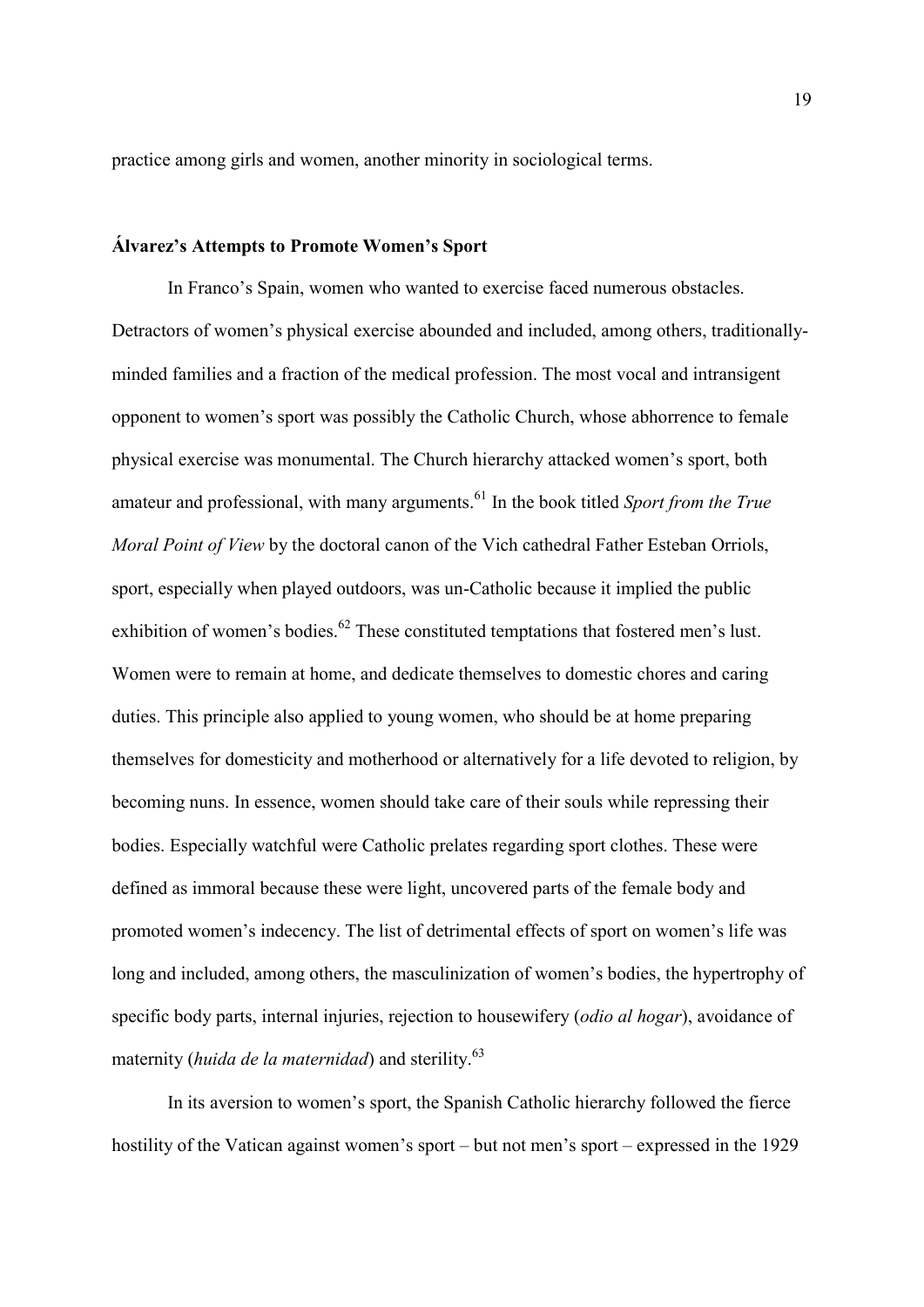Encyclical Divini Illius Magistri and other papal documents, which were often quoted by Spanish Catholic prelates.<sup>64</sup>

It is true that in the first decades of the twentieth century, Catholic hierarchies also antagonized women's sports in countries other than Spain including Poland, Germany and Italy.<sup>65</sup> However, historiography suggests that the degree of hostility against female physical exercise held by Catholic prelates was not exactly the same across societies, with German bishops slightly less harsh in their (nonetheless firm) condemnation of sporting females than their Spanish, Polish and Italian counterparts.<sup>66</sup>

In Spain, the Catholic Church was an actor of paramount importance. After the expulsion of Jews in 1492 and Muslims afterwards, Spain became a nearly homogeneous Catholic country up to the end of the twentieth century, notwithstanding periods of contesting Church power. In Franco's Spain, Catholicism was the official religion of the country. Freedom of worship was abolished. The state allowed the Catholic Church to control part of the educational system, that is, an important number of primary and secondary schools. In all primary and secondary schools, the state made religious teaching and religious practice mandatory and education had to conform to the teachings of the Catholic Church. Some Catholic doctrines were reflected in state laws. For instance, Catholic marriage was mandatory, with very few exceptions, divorce was abolished, the selling and advertising of contraceptives was prohibited, and abortion was criminalized in all circumstances. The state economically supported the Church, which was exempt from taxation. In turn, the Church supported the authoritarian regime and provided it with legitimacy. However, in the last decades of the dictatorship, a part (only a part) of the Church distanced itself from the regime, self-criticized its earlier support to the regime and even gave support and protection to political dissidents.<sup>67</sup>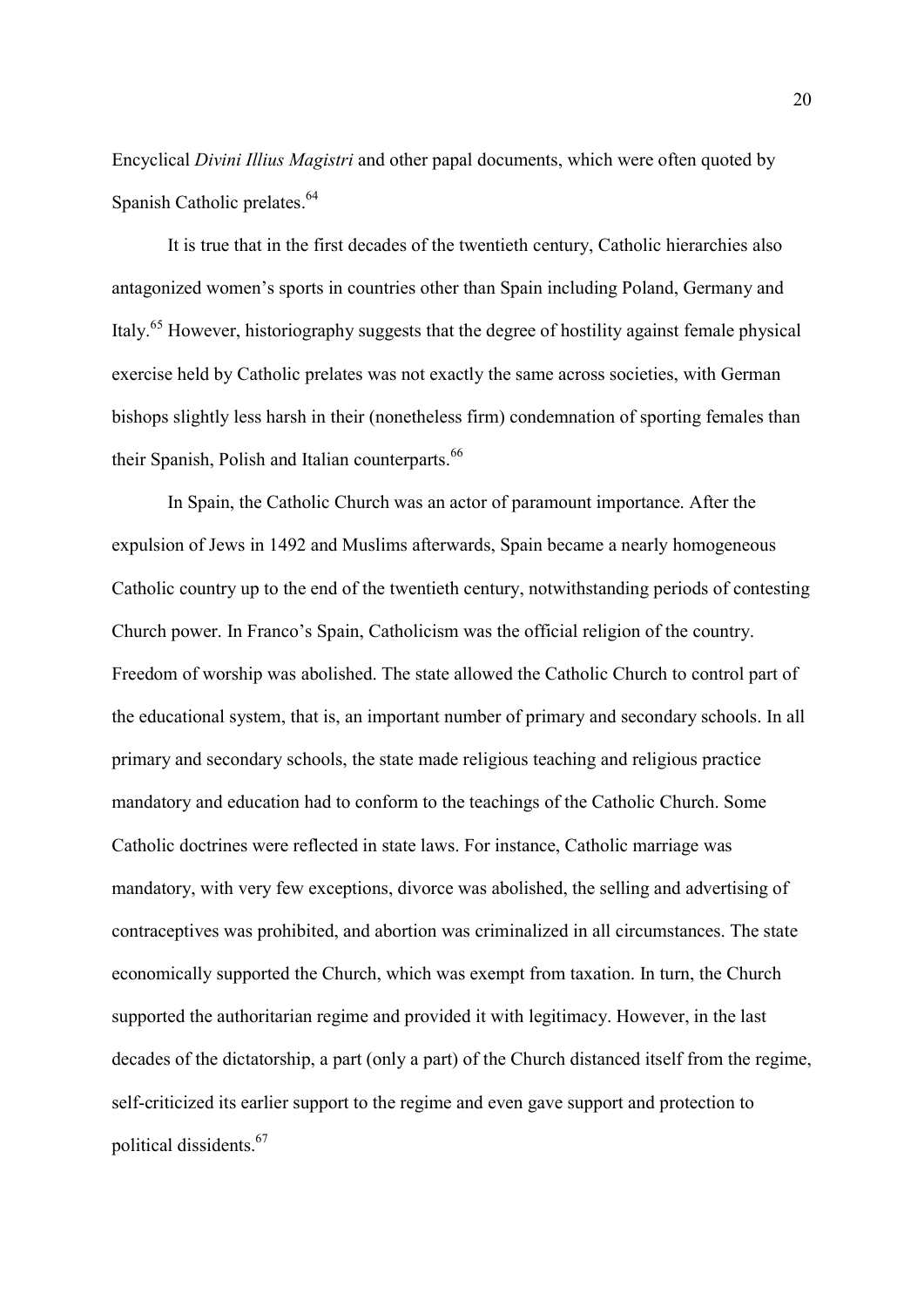In her published articles and public lectures, Álvarez challenged these ideals of the Catholic Church, and exhorted girls and women to practice sports. As stated above, she began to pen articles some years before the Spanish Civil War. Already in 1930, Álvarez defended some sports, for example tennis, suggesting that they suited women while other sports did not, for instance boxing or polo. Regarding tennis, a scholarly analysis of over fifty British and American textbooks and instructional guides published between 1880 and the onset of World War II found that 'the standard and style of women's play was compared to men's and always found wanting'.<sup>68</sup> In 1930, Álvarez also compared women's and men's tennis. However, she argued that women played tennis not worse than men, as it was often stated, but in a different way. She recognized that female tennis had not reached the same level as male tennis, but this difference was due to the situation of subordination in which women lived. Arguing in this manner, Álvarez linked female sporting achievements to the general status of women in society, and reassured her readers that it is possible for women both to play tennis and at the same time be very feminine.<sup>69</sup> On the other hand, also in 1930, Álvarez argued that elite women tennis players were often distracted by fans and mass media, and so advised female players to remain focused on their sport.<sup>70</sup>

In Franco's Spain, Álvarez advocated for girls' and women's sport by delivering public lectures and talks in various locations. Usually, her talks were announced in advance in the main newspapers and once delivered, these newspapers summarized their main arguments and reported that large audiences listened to the talks. For example, in 1959, at the exhibition commemorating the  $25<sup>th</sup>$  anniversary of the establishment of the Feminine Section, Álvarez delivered a lecture titled: 'The Spanish Women, Sport and Everything Else'. She bitterly argued that most Spanish women were trapped in a state of mind characterized by passivity. She acknowledged that Spanish women had traditional and laudable feminine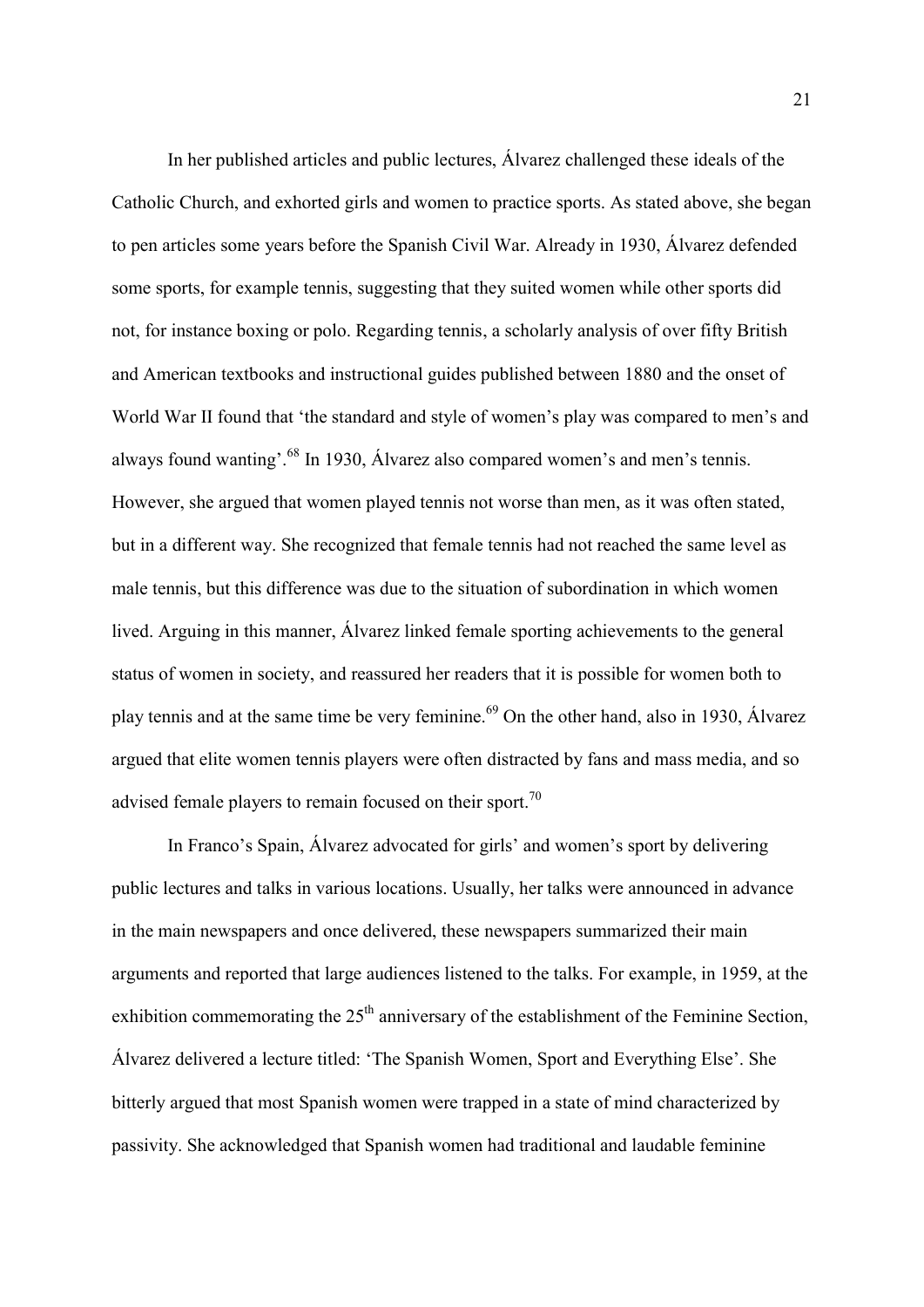qualities such as generosity and abnegation. Nonetheless, Spanish women lacked their own judgement and initiative. Sport could help women reach a higher stage of maturity and personal development. The major newspaper ABC announced this talk in advance and summarized its content.<sup>71</sup> Catalonia-based main newspaper *La Vanguardia* also synthesized the lecture and reported that 'at the end of her talk, the lecturer was greatly applauded by the large audience that completely filled the lecture hall'.<sup>72</sup> Additionally, Álvarez gave a talk with the same title on December 7, 1960 in Barcelona. Again, La Vanguardia announced the talk in advance, $^{73}$  and, in summarizing its content in detail, the newspaper wrote that the lecture 'was delivered ... at the bridge room of the Turó Royal Tennis Club, which was converted into a cosy lecture hall whose capacity was clearly insufficient for the large and selected audience who attended the lecture'.<sup>74</sup> It was also reported that the lecture was interrupted 'due to the audience's applause', and that 'a long ovation followed the magnificent dissertation by Lilí Álvarez. She was warmly congratulated at the end, and several flower bouquets were given to her after the talk'.<sup>75</sup> In a more restrained tone, *ABC* announced that a lecture with a similar title would be delivered on 30 November, 1961 at the Madrid headquarters of the Spanish Association of University Women.<sup>76</sup>

Lastly, in Franco's Spain between 1940 and 1942, Álvarez briefly collaborated with state authorities on women's sport policy. The Feminine Section of the single party was in charge of the management of female sport, and set up an advisory committee on sport, which, in 1940, nominated Álvarez to be one of these advisors.<sup>77</sup> In the early 1940s, Álvarez taught training courses to would-be tennis and skiing instructors, since, generally speaking, the Feminine Section faced an acute shortage of female sport instructors.<sup>78</sup> In addition, Álvarez also sporadically participated in political events managed by the Feminine Section. In 1941, at the Fifth National Congress of the Feminine Section held in Barcelona and Gerona,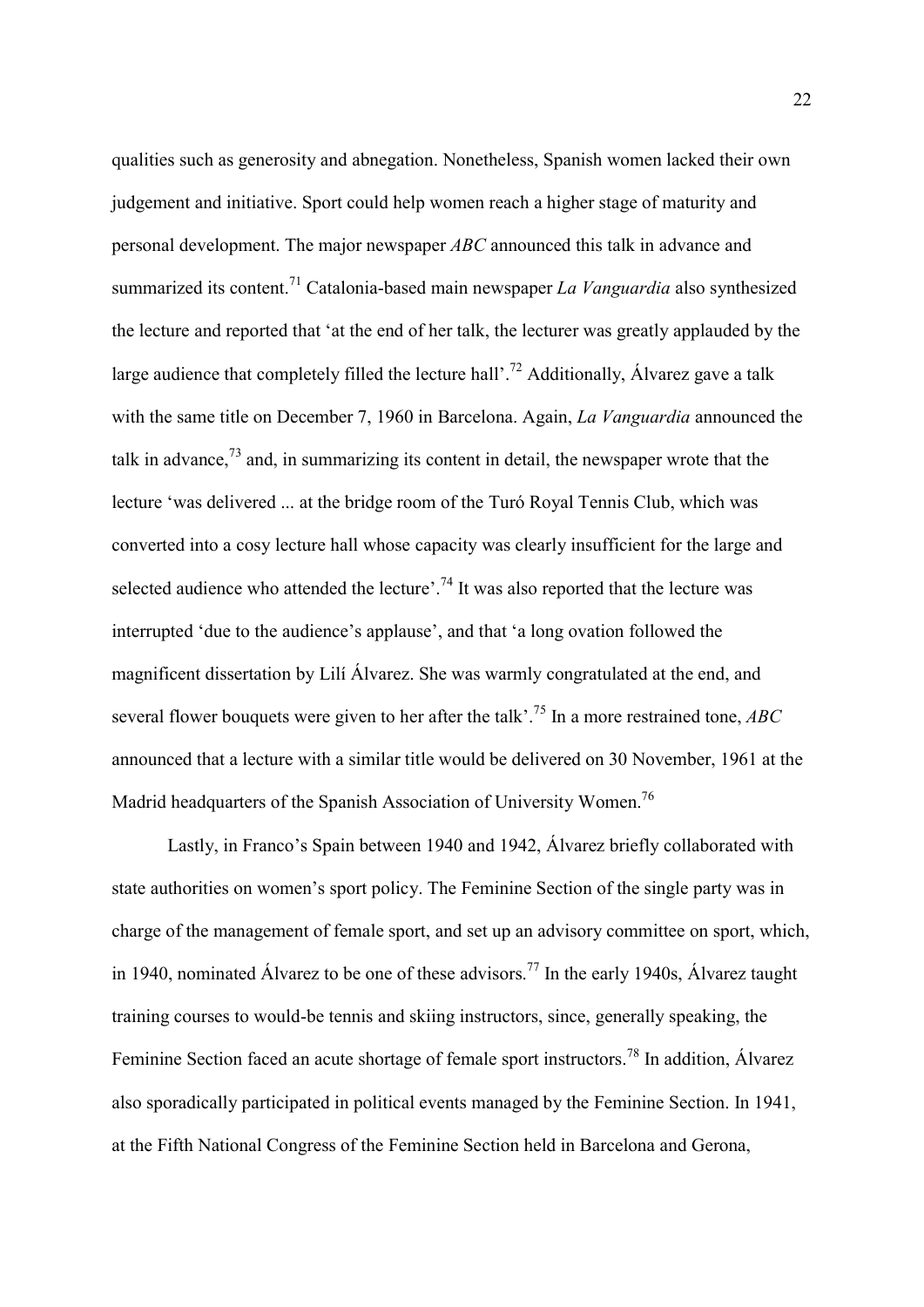Álvarez delivered a public speech. According to newspaper accounts, she talked about the promotion of sport in various countries, and praised 'totalitarian' regimes for their hard work in this regard.<sup>79</sup>

#### Sport as Part of Spain's Modernization

According to two propositions drawn from historiography, female pioneers of elite sport directly influence the next cohort of elite women athletes by serving as role models and/or instructors. Undoubtedly, Álvarez was a female pioneer of elite sport, but these propositions are not confirmed in Álvarez's case. The peak of Álvarez's tennis career occurred during the years 1926-1928, when she was finalist at Wimbledon for three consecutive years and held the unofficial number two rank in the world of women's tennis. However, in Spain, the next cohort of female world-class tennis players did not appear in the years following the peak of Álvarez's tennis career, not even during Franco's dictatorship. It was only in the 1980s and 1990s that Spanish women reached the summit of female tennis world, when Arantxa Sánchez Vicario and Conchita Martínez won world-class tournaments. They were born in 1971 and 1972 respectively, that is, when Álvarez was in her late sixties. Álvarez was not directly involved in Sánchez Vicario's and Martínez's tennis careers prior to their ascent to the peak of female tennis. Martínez never met Álvarez.<sup>80</sup> Sánchez Vicario met Álvarez for the first time in 1989, when the newspaper  $ABC$  awarded her the prize called 'Golden ABC' after her singles victory at the 1989 French Open at Roland Garros.<sup>81</sup> Afterwards, they met only rarely, and Álvarez occasionally telephoned Sánchez Vicario to congratulate her after her victories in international tournaments.<sup>82</sup> Thus, Alvarez's and Sánchez Vicario's very few encounters, whether face-to-face or by phone, happened after, but not before, the latter reached the summit of female tennis.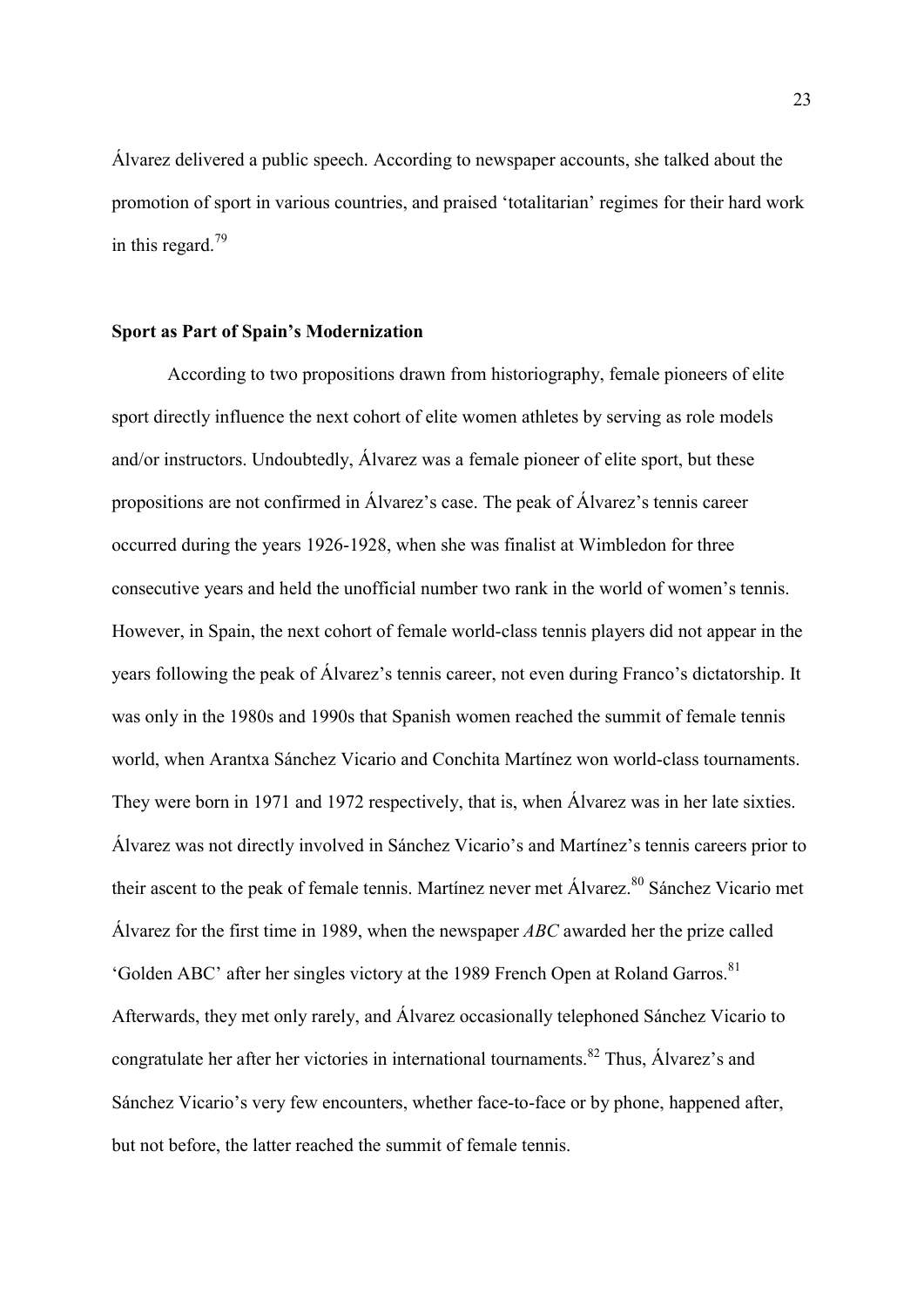In Franco's Spain, Álvarez was directly involved in public policy towards female sport only between 1940 and 1942, when she collaborated with the Feminine Section in the management of women's sport. However, this collaboration was very sporadic and brief, and not long enough for Álvarez to leave a direct legacy on public policy related to female sport. Also, the Feminine Section did not direct its efforts to elite sport, and instead avoided competitive sport and focused on fostering physical exercise at the grass-roots level.<sup>83</sup> To the best of my knowledge, Álvarez was not involved in the management of private sport clubs either. In theory, private clubs could have fostered women's excellence in sport, but generally speaking, they did not play this role for women. With important exceptions, the same was true regarding men's sport. For example, regarding tennis, and as Álvarez herself denounced, private clubs functioned mostly as social clubs and only to a lesser extent as true sporting organizations dedicated to developing talent. The case of Álvarez in Franco's Spain suggests that in order to directly influence the next cohort of female elite athletes, female pioneers of elite sport should participate in the management of female elite sport within the state and/or in private sport clubs. Although this participation is not a sufficient condition, it may be a necessary circumstance.

Historiography has recently claimed that some pioneer sporting females promoted women's sport by inventing or perfecting sporting apparel and designing more suitable sporting clothes. Again, there as little evidence found of Álvarez's activities in this regard.

Extant literature on sporting pioneers, as discussed above, argues that the interest generated in their sports was due to various activities including, among others, being authors of sporting publications. Álvarez definitely contributed to the promotion of sport in Spain in this way. She was a very famous world-class athlete who enthusiastically exhorted women and men to exercise in the newspaper and magazine articles she published and the public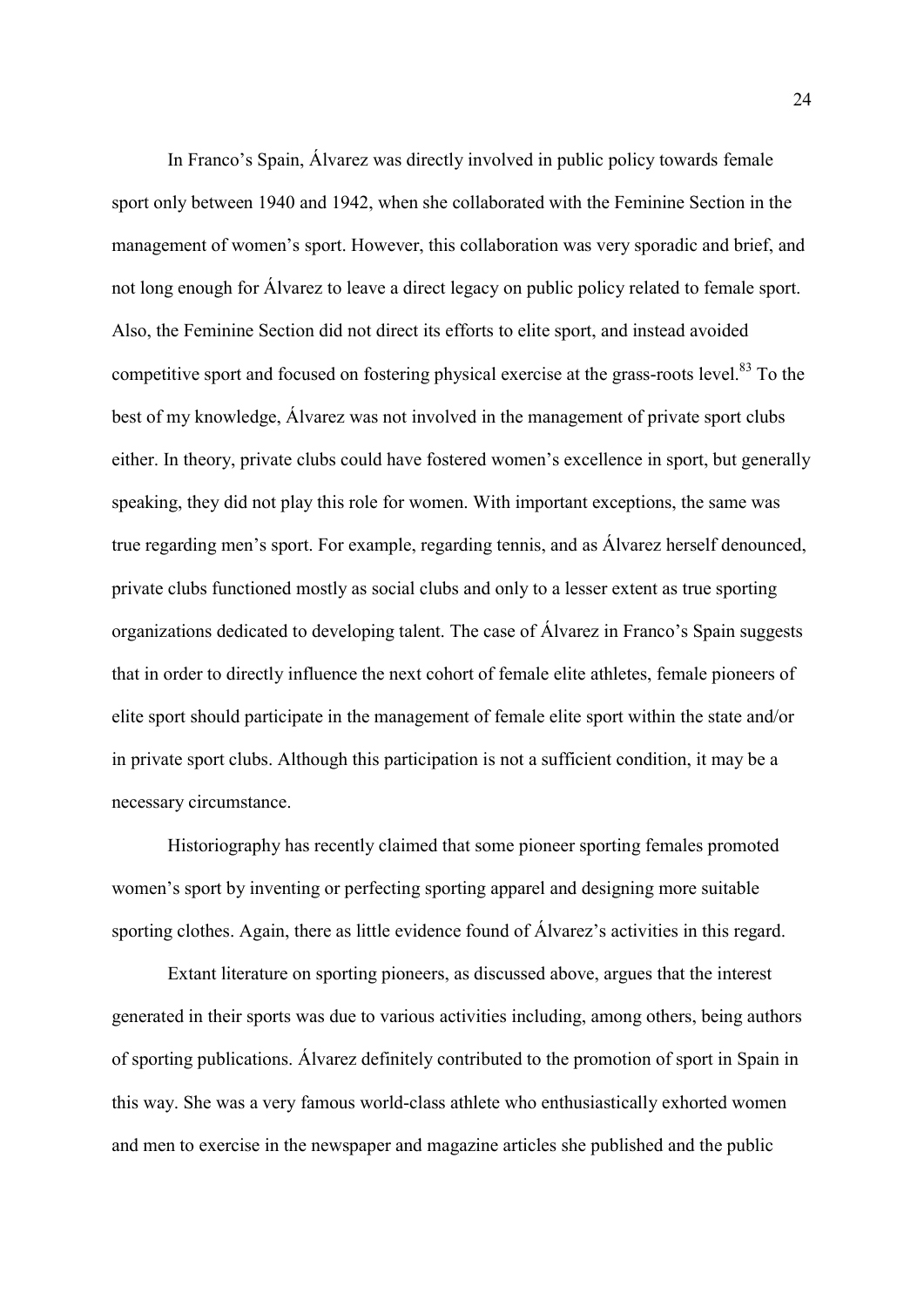talks she delivered in many different locations. She also helped to disseminate knowledge on sport in society by publishing articles on the topic and covering specific tournaments as a journalist. In her articles and public speeches, she attempted to focus Spaniards' attention away from soccer, by far the most popular sport in Spain, to other sports such as tennis and, to a lesser extent, skiing, which were practiced and followed by a minority of the population.

It should be stressed that Álvarez's impact on the promotion of sport did not refer mainly to women's sport but to sport in general. Álvarez's case suggests more generally that sporting female pioneers may influence the history of sport of their countries, and not only the history of women's sport.

Seen from another and broader perspective, it is apparent that Álvarez's promotion of sport can be understood as part of Spain's 'modernization' and integration into a modern global sport culture. This theme unifies almost all of her writings and the discrete topics she wrote about, including: sport as something that everyone can practice and appreciate; sports beyond soccer; intricacies of tennis tournaments; amateurism versus professionalism; and female exercise. This theme situates Álvarez within the Francoist dictatorship. She began affiliating herself with the fascist discourse on sport during the dominant phase of this regime in the early 1940s, but then her writings seemed to shift in parallel to the regime's discourse. Most of her writings and lectures featured here were from the late 1950s and 1960s, which fit into the shift in the Franco regime's discourse from autarchy to international integration and 'modernization' as a way for Spaniards to catch up and integrate to the rest of the world. Thus, Álvarez had an impact on what has become a core part of Spain's claimed 'modernity' and identity today, that is, international sporting performance. Álvarez had such an impact because she was both a sport celebrity and a public intellectual.

However interesting the case of Álvarez is, it might be claimed that she constitutes an

25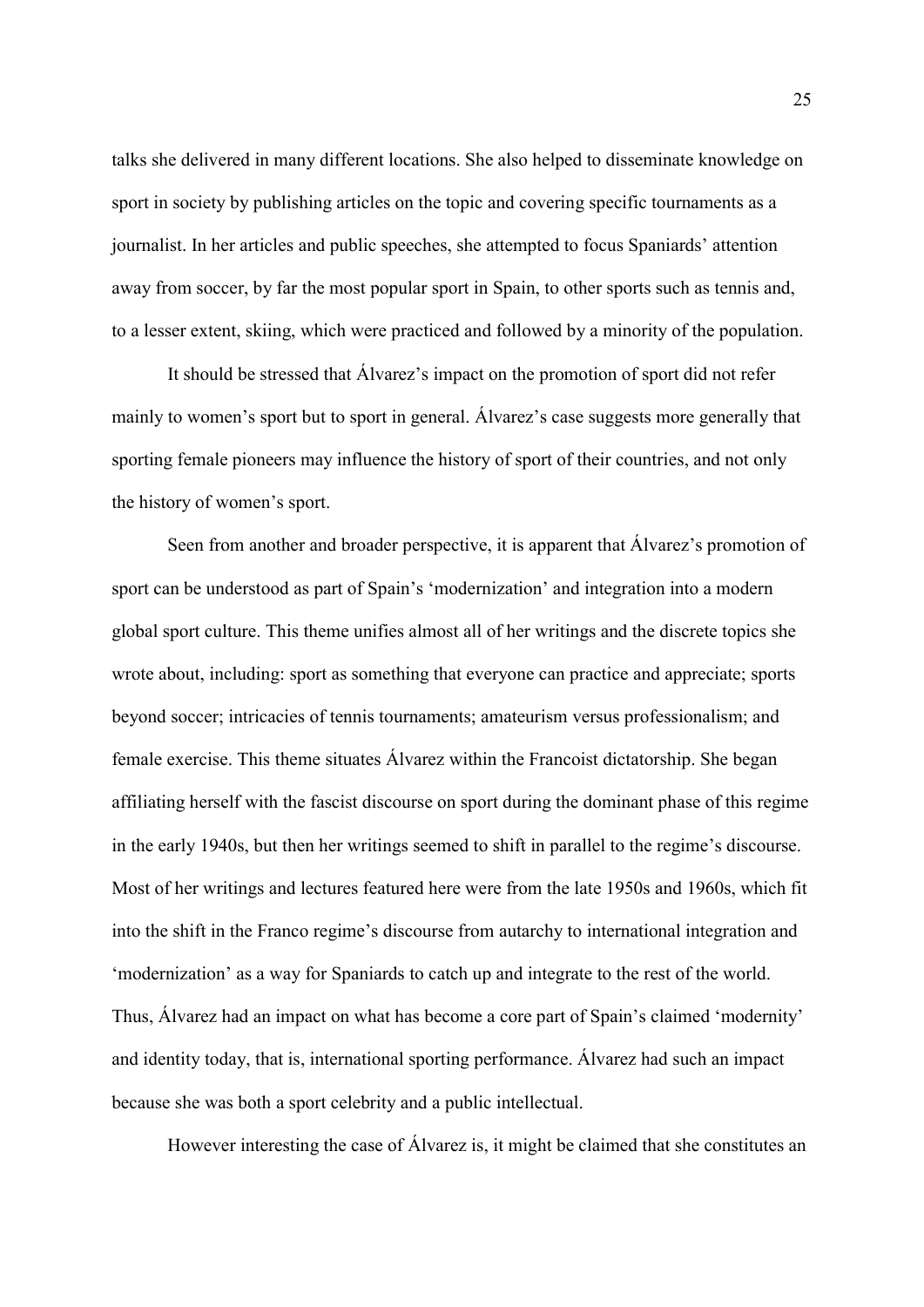exceptional case. Álvarez was an exceptionally high-ranked woman athlete in Spain and remained unique in this sense for decades. Spanish female world-class athletes emerged many years after the 1920s, when Álvarez was at her peak in tennis. For example, it was only in 1992 that a Spanish woman won a medal at the Winter Olympics (Blanca Fernández Ochoa, bronze medal in slalom), and that same year that Spanish women won medals at the Summer Olympics.<sup>84</sup> Additionally, Álvarez excelled in tennis, a sport that in Franco's Spain was generally considered suitable for women. She was famous while other Spanish pioneers of elite sport were not. For example, the three other lawn tennis players who along with Álvarez for the first time represented Spain in the 1924 Olympics were not as well-known as Álvarez. Margot Moles and Ernestina Maenza, the two women who first represented Spain in the Winter Olympics, in the German Games of 1936, remained virtually unknown. Furthermore, in Franco's Spain, Álvarez was famous not only due to her stellar sporting career but also because she became a public intellectual publishing and giving public talks on religion, sport and women's issues.

 Through her writings and public lectures, Álvarez sent society the message that sport in general and female sport were legitimate. She did not influence directly a next cohort of elite female athletes, but probably she indirectly influenced other women and men, who ended up exercising or at least developing an interest in sport. To trace the specificities of this influence – possibly with the help of oral history and private documentary sources not utilized in this article – would be a potentially fruitful next step for future research on the impact of the first highly-ranked sporting females in the history of sport.

-

<sup>&</sup>lt;sup>1</sup> Erica Munkwitz, 'Designing Diana: Female Sports Entrepreneurs and Equestrian Innovation', The International Journal of the History of Sport 35, nos. 7-9 (2018): 745-66. <sup>2</sup> Nancy L. Struna, 'Beyond Mapping Experience: The Need for Understanding in the History of American Sporting Women,' Journal of Sport History 11, no.1 (1984): 120-33, 121-23.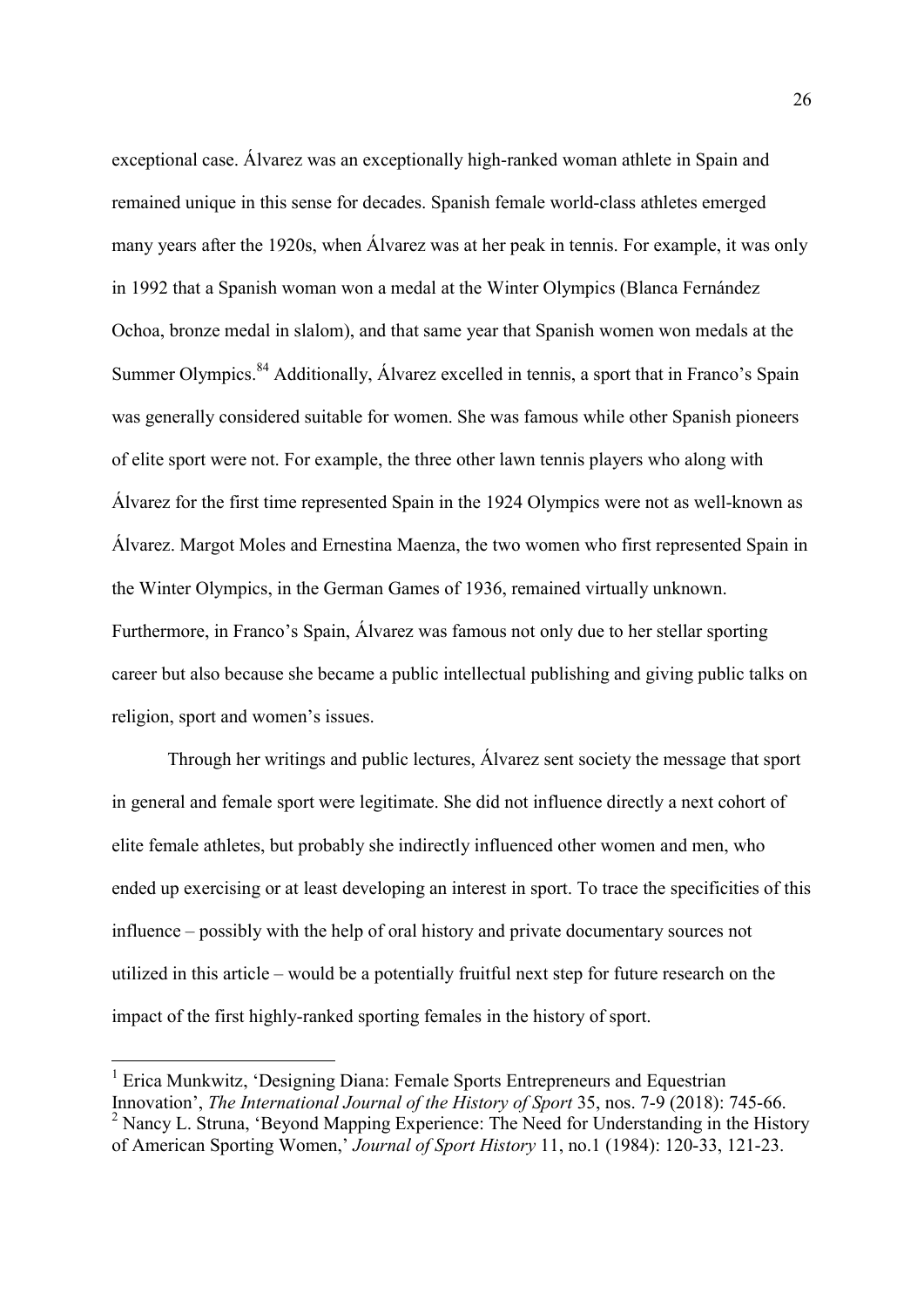5 Adams, 'Writing Myself', 408.

 $<sup>6</sup>$  Jennifer Hargreaves, Sporting Females: Critical Issues in the History and Sociology of</sup> Women's Sports (London: Routledge, 1994), 89; Erica Munkwitz, 'Angels and Amazons: Fox-hunting and Sporting Emancipation for Women', The International Journal of the History of Sport 35, no.6 (2018): 511-29, 512.

<sup>7</sup> Day, 'What Girl'; Dave Day, 'Swimming Natationists, Mistresses, and Matrons: Familial Influences on Female Careers in Victorian Britain, The International Journal of the History of Sport 35, no.6 (2018): 494-510, 499, 502, 505; Gigliola Gori, Italian Fascism and the Female Body: Sport, Submissive Women and Strong Mothers (London: Routledge, 2004), 201.

8 Day, 'What Girl', 419-21; Day, 'Swimming Natationists', 494.

 $<sup>9</sup>$  Hargreaves, Sporting Females, 103.</sup>

<sup>10</sup> Mike Callan, Conor Heffernan, and Amanda Spenn, 'Women's Jujutsu and Judo in Early Twentieth-Century: The Cases of Phoebe Roberts, Edith Garrud, and Sarah Mayer,' The International Journal of the History of Sport 35, no.6 (2018): 530-53, 532, 544; Day, 'What Girl'; Gori, 'A Glittering Icon', 173, 178-79, 189; 193; Gori, Italian Fascism, 203;

Hargreaves, Sporting Females, 118; Munkwitz, 'Angels and Amazons'.

<sup>11</sup> Munkwitz, 'Designing Diana'.

<sup>12</sup> Day, 'What Girl'; Day, 'Swimming Nationists'.

<sup>13</sup> Callan et al., 535, 537.

 $14$  Hargreaves, *Sporting Females*, 74-79.

<sup>15</sup> Day, 'What Girl'; 'Swimming Nationists', 5.

 $16$  Callan et al., 'Women's Jujutsu'.

<sup>17</sup> Munkwitz, 'Designing Diana'.

<sup>18</sup> Adams, 'Writing Myself'; Callan et al., 'Women's Jujutsu'; Day 'What Girl', Day,

'Swimming Nationists'; Hargreaves, Sporting Females; Munkwitz, 'Angels and Amazons'; Munkwitz, 'Designing Diana'.

<sup>19</sup> Callan et al., 'Women's Jujutsu', 547.

<sup>20</sup> Hargreaves, Sporting Females, 118-19.

 $21$  Ibid., 115.

<sup>22</sup> Catherine G. Bellver, 'Lilí Álvarez: Star Athlete, Writer, and Feminist 'a su manera"', Letras Hispánicas 7, no.1 (2010): 17-26, 18; ABC, 18 November 1930, 50.

<sup>23</sup> Hargreaves, Sporting Females, 100; Robert J. Lake, 'Gender and Etiquette in British Lawn Tennis 1870-1939: A Case Study of "Mixed Doubles"', The International Journal of the History of Sport 29, no.5 (2012): 691-710, 691, 693.

<sup>24</sup> Teresa González Aja, 'Spanish Sport Policy in Republican and Fascist Spain', in Sport and International Politics: Impact of Fascism and Communism on Sport, eds. Pierre Arnaud and James Riordan (London: Routledge, 2013); Arnd Krüger, 'Strength through Joy: The Culture

<sup>&</sup>lt;sup>3</sup> Both newspapers are digitalized. Using the key words 'Lilí Álvarez', I searched all issues of ABC between 1930 and 1998 and La Vanguardia between 1919 and 1950.

<sup>4</sup> Carly Adams, '(Writing Myself into) Betty White's Stories: (De)constructing Narratives of/through Feminist Sport History Research', Journal of Sport History 39, no. 3 (2012): 395- 413; Dave Day, '"What Girl Will Now Remain Ignorant of Swimming?" Agnes Beckwith, Aquatic Entertainer and Victorian Role Model', Women's History Review 21, no. 3 (2012): 419-46; Gigliola Gori, A Glittering Icon of Fascist Femminity: Trebisonda "Ondina" Valla', The International Journal of the History of Sport 18, no. 1 (2001): 173-95.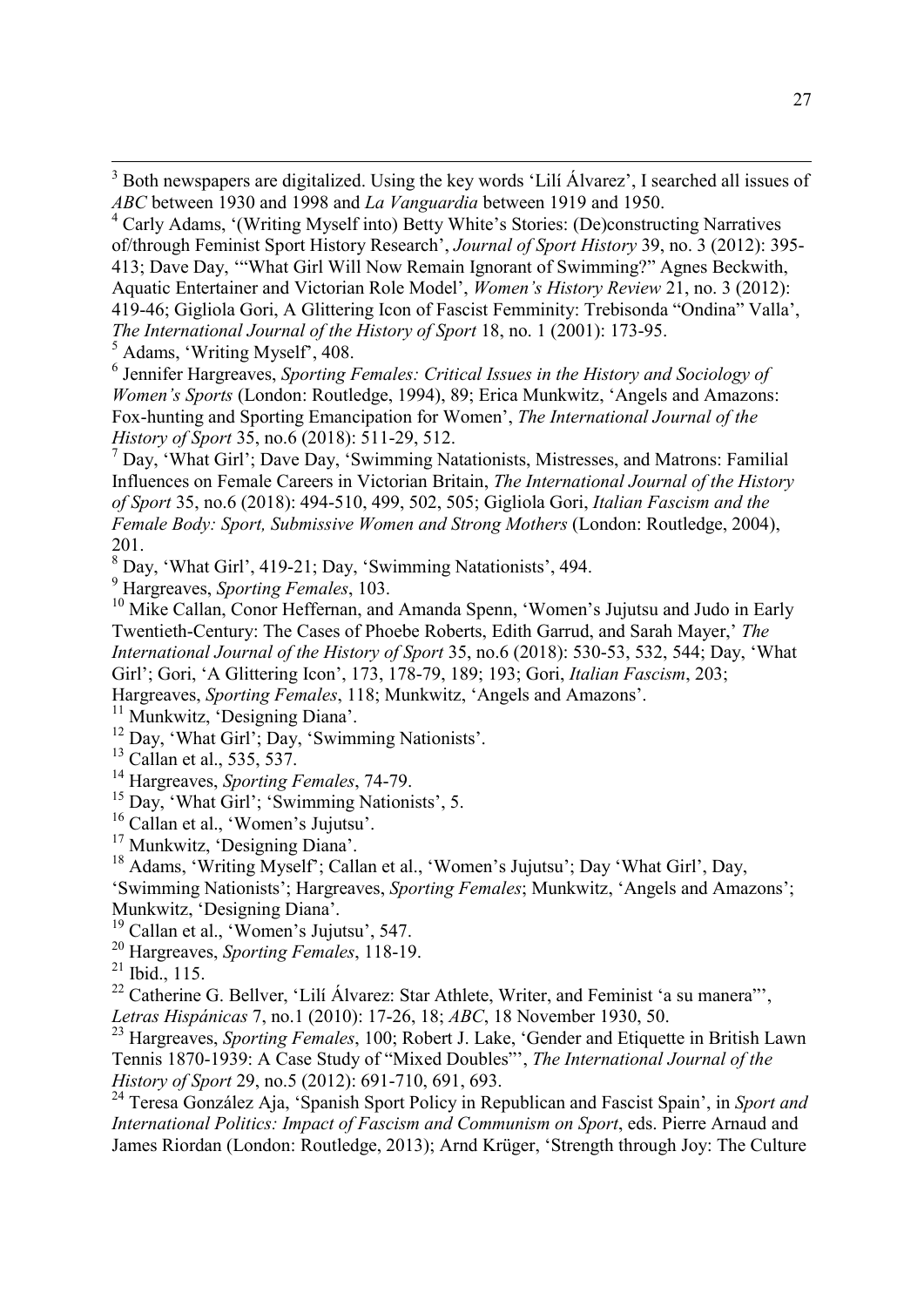of Consent under Fascism, Nazism and Francoism', in The International Politics of Sport in the Twentieth Century, eds. James Riordan and Arnd Krüger (London: Spon, 1999), 81; Andrew McFarland, 'Sport in Southern Europe', in The Oxford Handbook of Sports History, eds. Robert Edelman and Wayne Wilson (Oxford: Oxford University Press, 2017); Inbal Ofer, Señoritas in Blue: The Making of a Female Political Elite in Franco's Spain–The National Leadership of the Sección Femenina de la Falange (1936-1977) (Brighton: Sussex Academic Press, 2009), 106.

<sup>25</sup> Susan J. Bandy, Gigliola Gori, and Dong Jinxia, 'From Women and Sport to Gender and Sport: Transnational, Transdisciplinary, and Intersectional Perspectives', The International Journal of the History of Sport 29, no.5 (2012): 667-74, 667; Patricia Vertinsky, 'Gender Matters in Sport History', in The Oxford Handbook of Sports History, eds. Robert Edelman and Wayne Wilson (Oxford: Oxford University Press, 2017), 451.

<sup>26</sup> Juan J. Linz, 'An Authoritarian Regime: Spain', in Mass Politics: Studies in Political Sociology, eds. Erik Allardt and Stein Rokkan (New York: Free Press, 1970).

 $^{27}$  Catriona M. Parratt, 'About Turns: Reflecting on Sport History in the 1990s', Sport History Review 29, no.1 (1998): 4-17, 8.

 $28$  Catalina Riaño, Historia cultural del deporte y la mujer en la España de la primera mitad del XX a través de la vida y la obra de Elia María González Álvarez y López-Chicheri, 'Lilí Álvarez' [Cultural History of Sport and Women in Spain in the First Half of the Twentieth Century Based on the Life and Works of Elia María González Álvarez y López-Chicheri– Known as Lilí Álvarez] (Madrid: Consejo Superior de Deportes, 2004), 29.

 $29$  Lilí Álvarez, *Modern Lawn Tennis* (London: John Lane, 1927).

 $30$  Ibid., 7.

-

<sup>31</sup> Ibid., 25-30.

<sup>32</sup> Riaño, Historia cultural, 79.

 $33$  Bellver, 'Lilí Álvarez', 18; La Vanguardia, 13 November 1930, 25, 28.

 $34$  Lilí Álvarez, 'El sport tiene la virtud de unir las clases sociales' [Sport has the Advantage to Unite Social Classes], La Nación (Argentina), 9 November 1930.

<sup>35</sup> Riaño, Historia cultural, 37.

<sup>36</sup> Lilí Álvarez, 'La fiesta del invierno: Breve historia del deporte blanco' [Winter Party: Brief History of the White Sport], Revista Gran Mundo (1952) no.5.

 $37$  Lilí Álvarez, 'Meditación olímpica' [Olympic Reflection], ABC, 5 November 1964, 3. For a general account of how Álvarez's privileged social position helped her to criticize Spanish society and politics, see: Celia Valiente, 'Sport and Social Movements: Lilí Álvarez in Franco's Spain', The International Review for the Sociology of Sport 54, no. 5 (2019): 622- 46.

<sup>38</sup> Ibid.

 $39$  Ibid.

<sup>40</sup> Lilí Álvarez, 'El sentido deportivo' [The Sporting Sense], ABC, 18 March 1965, 47-48.

<sup>41</sup> Álvarez, 'Meditación'.

 $^{42}$  Ibid.

<sup>43</sup> Lilí Álvarez, 'De cara a Méjico y al Plan de Desarrollo' [Towards Mexico City and the Development Plan], ABC, 10 December 1964, 12-15, 13. In key ways, this argument echoes that put forward by Allen Guttmann in 1978, where he explains how industrialization of society brought about similar influences in sport. Allen Guttmann, From Ritual to Record: The Nature of Modern Sports (New York: Columbia University Press, 1978).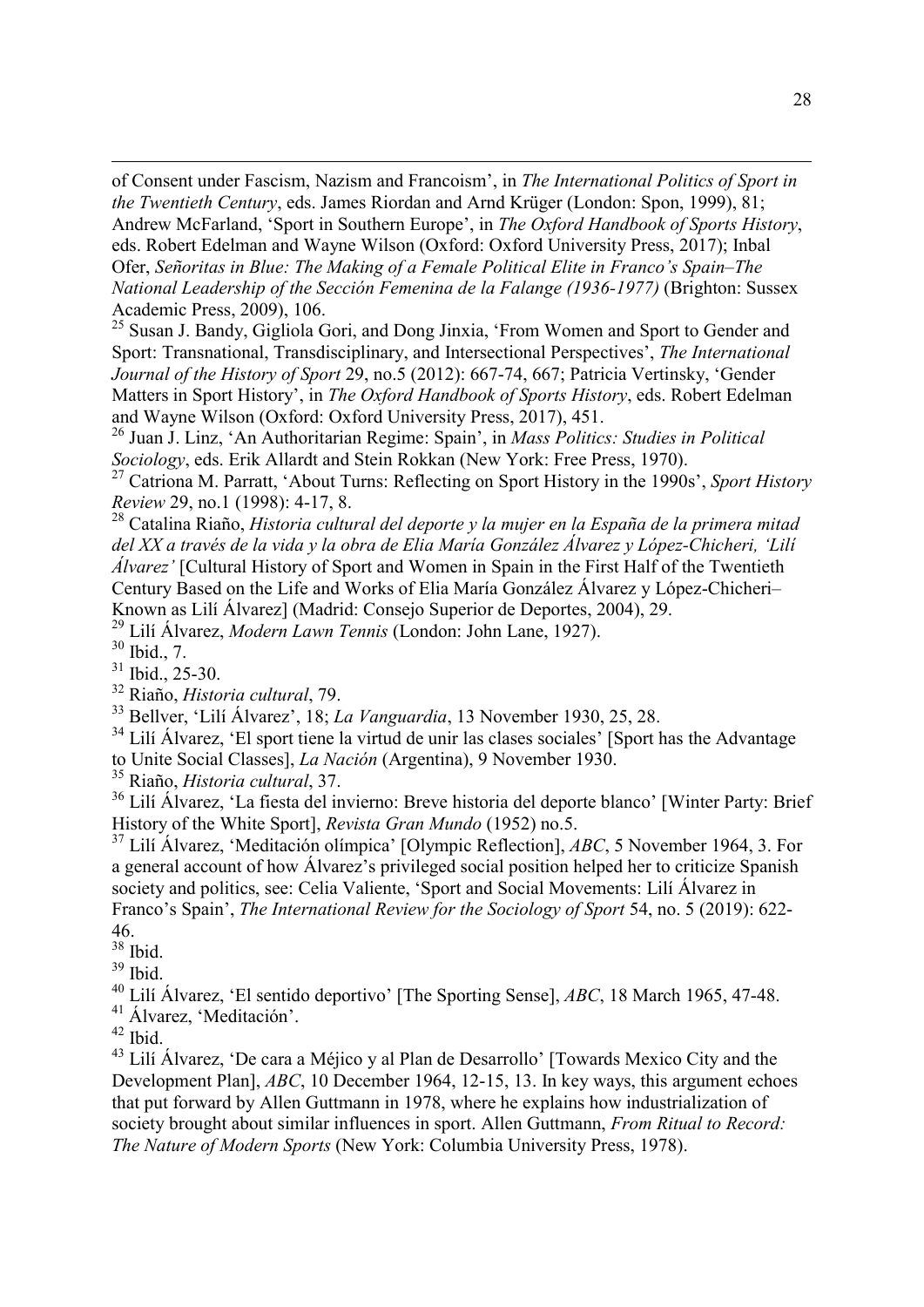$44$  In 1965, the Davis Cup was the most important international men's tournament played by countries.

<sup>45</sup> Lilí Álvarez, 'Santana, el artista' [Santana, the Artist], *Blanco y Negro*, 25 December 1965, no. 2,799, 76-84.

<sup>46</sup> Lilí Álvarez, 'Sydney o el adiós al provincianismo deportivo' [Sydney or Farewell to Sporting Parochialism], Blanco y Negro, 8 January 1966, no. 2,801, 34-42, 37.

Ibid., 38-40.

-

48 Lilí Álvarez, '¡Albricias desconfiadas!' [Suspicious Good News!], Blanco y Negro, 22 July 1967, no. 2,881, 27-28.

<sup>49</sup> Bellver, Lilí Álvarez, 19; Marino Gómez-Santos, 'Lilí Álvarez cuenta su vida' [Lilí Álvarez Recounts Her Life], Pueblo, 17 October 1961, 12; 18 October 1961, 13; 19 October 1961, 13; 20 October 1961, 13; 21 October 1961, 13; 23 October 1961, 21; Riaño, Historia cultural, 134.

 $50$  Lilí Álvarez, 'El deporte y el arte' [Sport and Art],  $ABC$ , 9 April 1967, 38-39, 38.

<sup>51</sup> Lilí Álvarez, 'El deporte y el concepto del dinero' [Sport and the Concept of Money], ABC, 7 April 1967, 18-21, 21.

 $52$  Álvarez, 'El deporte y el arte', 39; Álvarez, 'El deporte y el concepto', 21.

 $53$  Álvarez, 'El deporte y el concepto', 21.

<sup>54</sup> Lilí Álvarez, 'La pequeña y complicada historia del deporte de la raqueta: El pasado' [The Short and Complicated History of Racket Sport: The Past], ABC, 14 April 1967, 26-27, 27. <sup>55</sup> Álvarez, 'El deporte y el concepto', 21.

 $^{56}$  Lilí Álvarez, 'Hacia el futuro' [Towards the Futur],  $ABC$ , 19 April 1967, 24-27, 24. A key reference on the amateur-professional dichotomy and some of the issues surrounding the movement toward open tennis is: Robert J. Lake, A Social History of Tennis in Britain (London: Routledge, 2015), chapter 4.

 $57$  Lilí Álvarez, 'La hora de la verdad (I): El partido' [When it Comes Down to It (1): The Match], ABC, 15 March 1968, 22-23, 22.

<sup>58</sup> Lilí Álvarez, 'El presente: El tenista consciente de su poderío' [The Present: The Tennis Player Conscious of his Power]. ABC,16 April 1967, 54-57, 54.

<sup>59</sup> Lilí Álvarez, 'Wimbledon 1968: Un torneo 'open' para la historia [Wimbledon 1968: A Historical Open Tournament], Blanco y Negro, 13 July 1968, no. 2,932, 56-63.

 $^{60}$  Lilí Álvarez, *El mito del 'amateurismo'* [The Myth of 'Amateurism'] (Madrid: Prensa Española, 1968).

 $61$  Ofer, Señoritas in Blue, 115-16, 119-20.

 $62$  Esteban Orriols, *El deporte a la luz de la verdad moral* [Sport from the True Moral Point of View] (Vich: Sala, 1951).

 $63$  Ibid., 270-71.

 $^{64}$  Orriols, El deporte a la luz, 253-55, 291-92; Pius XI, Encyclical Divini Illius Magistri on Christian education (1929), https://w2.vatican.va/content/pius-

xi/en/encyclicals/documents/hf\_p-xi\_enc\_31121929\_divini-illius-magistri.html (accessed 31 October 2018); Pius XI, 'Lettera al Cardinale Vicario' [Letter to the Vicarious Cardinal], Civiltà Cattolica no.2 (1928), 367-72.

 $^{65}$  Victoria de Grazia, *How Fascism Ruled Women: Italy, 1922-1945* (Berkeley: University of California Press, 1992), 162, 218; Gori, Italian Fascism, 89, 113, 158, 185; Allen Guttmann,

Women's Sport: A History (New York: Columbia University Press, 1991), 124-25, 176.

<sup>66</sup> Guttmann, Women's Sport, 124-25, 186; Ofer, Italian Fascism, 115-16.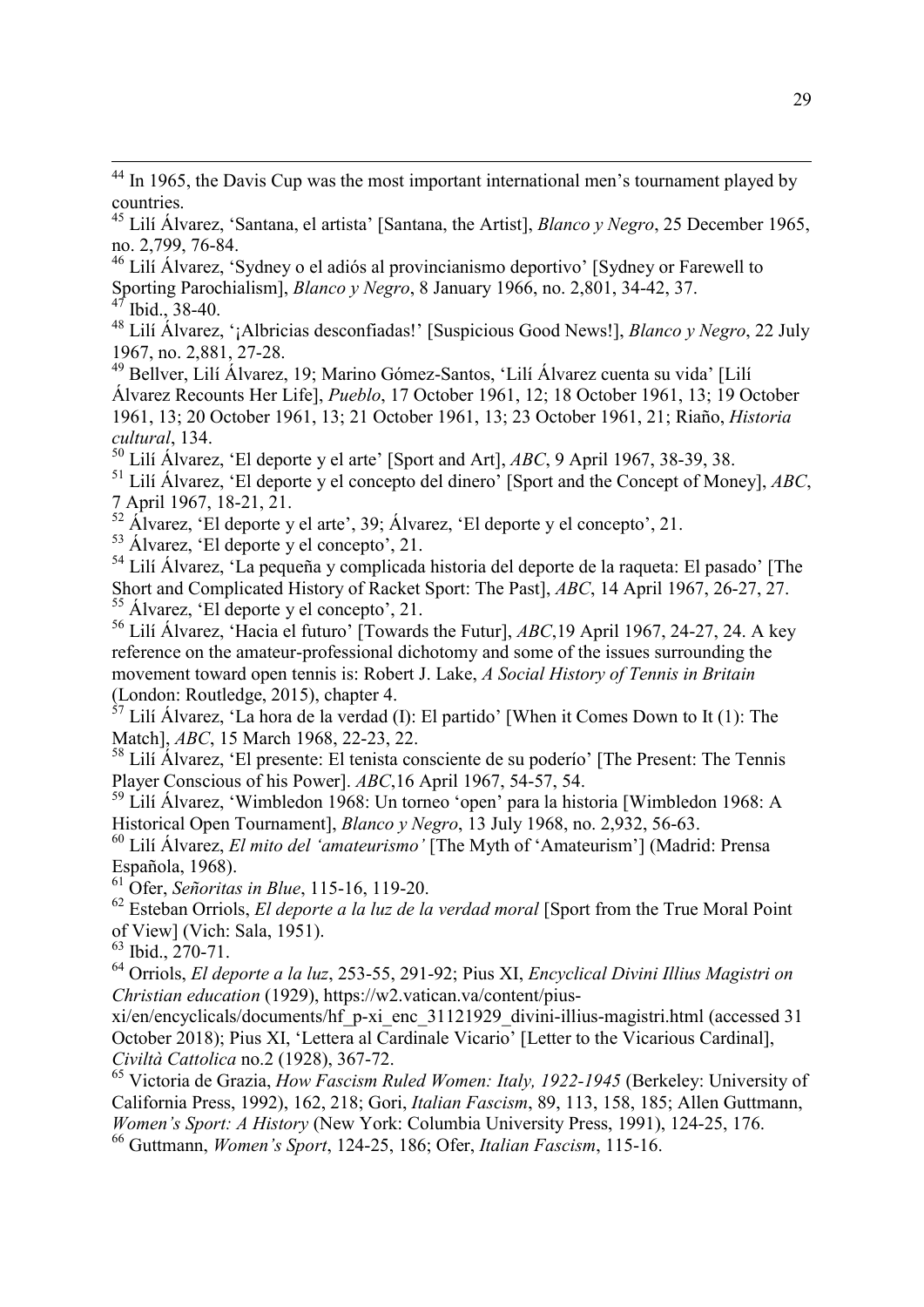$67$  José Casanova, 'Church, State, Nation, and Civil Society in Spain and Poland', in The Political Dimensions of Eeligion, ed. Said Amir Arjomand (Albany: State University of New York Press, 1993); Juan J. Linz, 'Religión y política en España' [Religion and Politics in Spain], in Religión y Sociedad en España [Religion and Society in Spain], eds. Rafael Díaz-Salazar and Salvador Giner (Madrid, Centro de Investigaciones Sociológicas, 1993); Aurora G. Morcillo, True Catholic Womanhood: Gender Ideology in Franco's Spain (DeKalb: Northern Illinois University Press, 2000).

<sup>68</sup> Lake, 'Gender and Etiquette', 702.

 $^{69}$  Lilí Álvarez, 'El tennis y la mujer' [Tennis and Women], *La Nación* (Argentina), 18 November 1930.

 $70$  Lilí Álvarez, 'El gran enemigo de la estrella de tennis: El admirador' [The Biggest Enemy of Tennis Stars: The Admirer], La Nación (Argentina), 2 November 1930.

<sup>71</sup> ABC, 26 November 1959, 49; ABC, 27 November 1959, 62.

 $72$  La Vanguardia, 28 November 1959, 36.

 $73$  La Vanguardia, 7 December 1960, 31, 43.

<sup>74</sup> La Vanguardia, 8 December 1960, 35.

 $^{75}$  Ibid.

-

 $76$   $\overline{ABC}$ , 30 November 1961, 65.

<sup>77</sup> Ofer, Señoritas in Blue, 104. For a general account of the Feminine Section, see: Victoria L. Enders, 'Problematic Portraits: The Ambiguous Historical Role of the Sección Femenina of the Falange', in Constructing Spanish Womanhood: Female Identity in Modern Spain ed. Victoria L. Enders and Pamela B. Radcliff (Albany, New York: State University of New York Press, 1999); Kathleen J.L. Richmond, Women and Spanish Fascism: The Women's Section of the Falange 1934-1959 (London: Routledge, 2003).

 $78$  Concepción Carbajosa, Las profesoras de educación física en España: Historia de su formación (1938-1977) [Female Teachers of Physical Education in Spain: History of their Training (1938-1977)] (Oviedo: Universidad de Oviedo, 1999), 95-96; Riaño, Historia cultural, 97.

 $79$  ABC, 15 January 1941, 6; La Vanguardia, 15 January 1941, 1.

<sup>80</sup> Conchita Martínez, 'Una lucha admirable' [An admirable struggle], ABC, 9 July 1998: 83. <sup>81</sup> ABC, 24 December 1989, 10; ABC, 7 January 1990, 16-21.

<sup>82</sup> Arantxa Sánchez Vicario,' Me hablaba de Wimbledon' [Lilí Álvarez Used to Talk to Me about Wimbledon], ABC, 9 July 1998: 82.

<sup>83</sup> Ofer, Señoritas in Blue, 112.

<sup>84</sup> Roberto Jiménez, El deporte femenino español en los Juegos Olímpicos [Spanish Women's Sport at the Olympics] (Madrid: Consejo Superior de Deportes, 2015), 308-10.

# Acknowledgements

For invaluable comments on earlier versions, I owe thanks to Rosemary Barberet, Xavier

Coller, Roberto Garvía, Carmen González, Rodolfo Gutiérrez, Noemí de Haro, Pamela

Radcliff, Esther Ruiz, editor Robert Lake and an anonymous reviewer. This article is

dedicated to my son Ricardo, the joy and inspiration of my life.